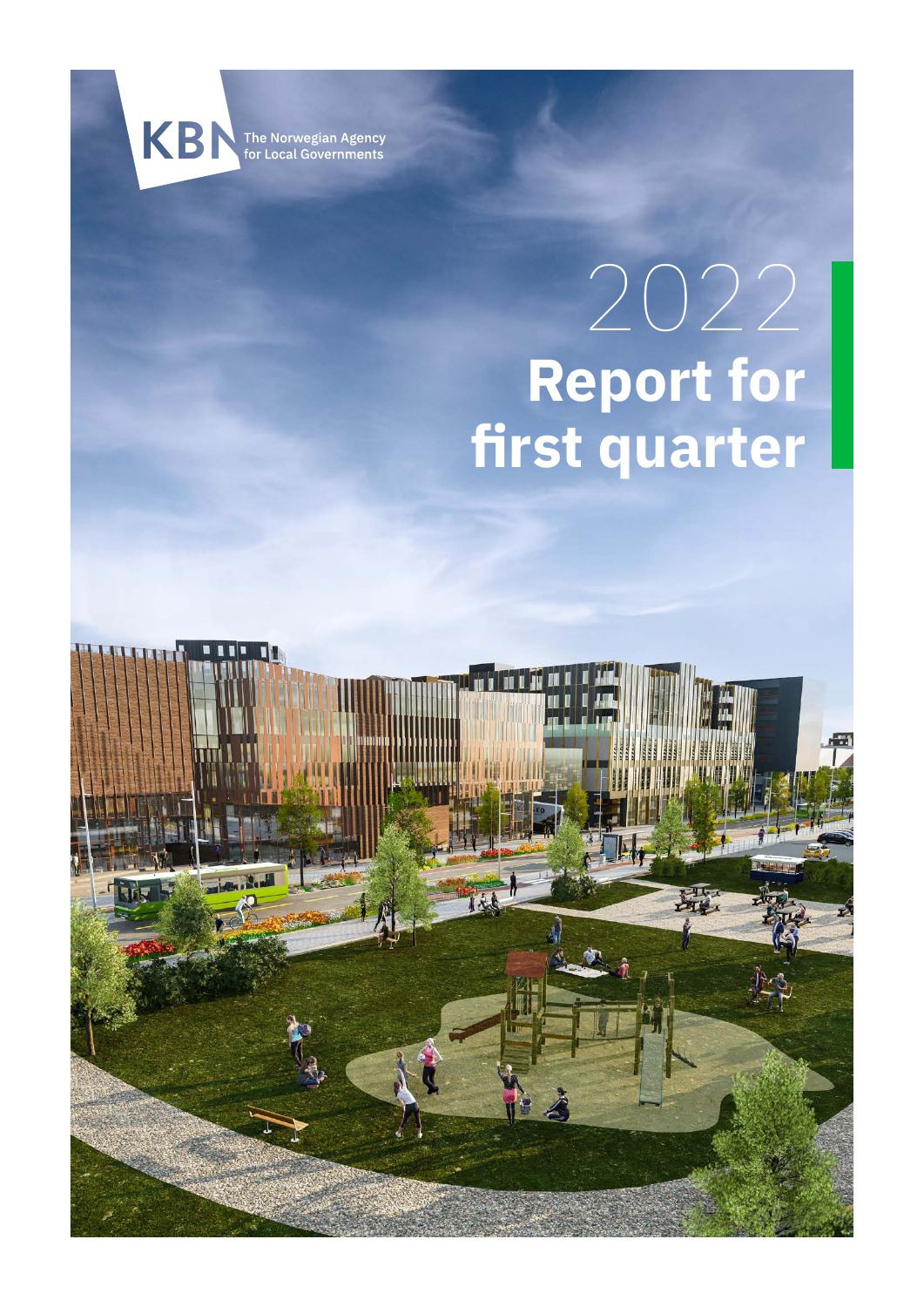# **About KBN**

Kommunalbanken AS (KBN) is the Norwegian state agency for local government funding. KBN is 100 per cent owned by the Kingdom of Norway (AAA/Aaa) and is managed in accordance with the Central Government Maintenance Statement.



**Climate-smart city center: a boost for the municipality – and the economy** Skårersletta in Lørenskog will be a climate-smart and pleasant city center that invites activities and recreation for its citizens. Bike lanes, wider sidewalks and easier access to public transport will reduce transportation by car, and in order to manage surface runoff and protect biodiversity, trees and flower beds are planted along the street. In addition, the municipality saves millions on financing the project with a green loan in KBN. Illustration (also cover): Norconsult/Baezeni

KBN's sole purpose is to grant loans to local and regional governments or inter-municipal companies in line with KBN's explicit public policy mandate. As an instrument of the state, KBN recognizes its critical role in enabling the local and regional governments to improve living standards across the country. 100 percent of Norwegian municipalities are KBN customers.

Through its Green Bond program, KBN aim to finance the Norwegian local sector's transition to a climate-resilient, low-carbon society. Proceeds from Green Bonds are disbursed as discounted Green Loans to climate and environmentally conscious investments in the local sector. This reflects KBN's traditional, long-term focus on environmental, ethical and social impact.

KBN is guided by prudent financial and risk management policies. All financial transactions are fully hedged and KBN maintains liquidity in excess

of policy requirements. KBN's focused, specialized monoline lending model has never suffered a loan loss.

Owing to full state ownership, the central public policy mission, a strong capital base, solid financial and operating performance and prudent financial and risk management policies, KBN is assigned Triple-A ratings by Standard & Poor's and Moody's.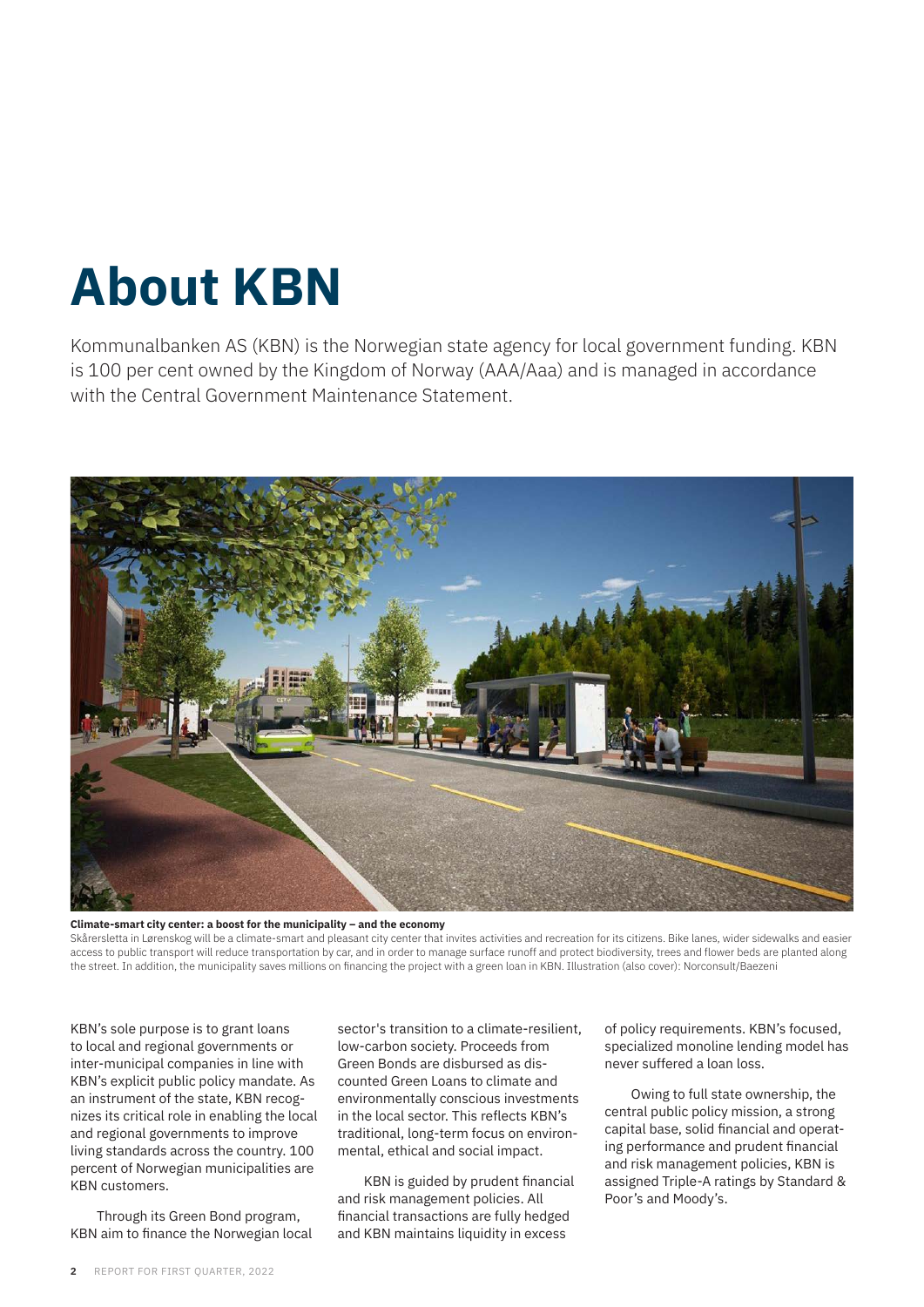# **Financial highlights Financial highlights**

| (Amounts in NOK 1 000 000)                              | January-March 2022 | January-March 2021 | 2021    |
|---------------------------------------------------------|--------------------|--------------------|---------|
| <b>RESULTS</b>                                          |                    |                    |         |
| Net interest income                                     | 436                | 384                | 1585    |
| Core earnings $1$                                       | 248                | 210                | 908     |
| Profit for the period                                   | (352)              | 398                | 1 2 0 8 |
| Cost/income ratio (per cent) <sup>2</sup>               | 15.9%              | 17.7%              | 16.4%   |
|                                                         |                    |                    |         |
| Return on equity after tax <sup>3</sup>                 | $(8.8\%)$          | 9.5%               | 7.1%    |
| Return on equity after tax (core earnings) <sup>4</sup> | 6.0%               | 5.2%               | 5.6%    |
| Return on assets after tax <sup>5</sup>                 | $(0.3\%)$          | 0.3%               | 0.3%    |
|                                                         |                    |                    |         |
| <b>LENDING</b>                                          |                    |                    |         |
| New disbursements                                       | 7953               | 5914               | 48 547  |
| Outstanding loans <sup>6</sup>                          | 320 650            | 313 594            | 323 018 |
| 12 month lending growth in percent <sup>7</sup>         | 2.3%               | 2.3%               | 1.5%    |
| Green loans <sup>8</sup>                                | 34 4 8 0           | 26748              | 32876   |
| Share of green loans in lending portfolio               | 10.8%              | 8.5%               | 10.2%   |
| Share of municipalities with green loans <sup>9</sup>   | 36.3%              | 34.7%              | 35.5%   |
|                                                         |                    |                    |         |
| LIQUIDITY PORTFOLIO <sup>6</sup>                        | 86 978             | 109 473            | 110837  |
|                                                         |                    |                    |         |
| <b>BORROWINGS</b>                                       |                    |                    |         |
| New long-term borrowings                                | 35629              | 40728              | 96 550  |
| Total borrowings <sup>6</sup>                           | 391 521            | 407 300            | 395 385 |
|                                                         |                    |                    |         |
| <b>TOTAL ASSETS</b>                                     | 455 099            | 472 795            | 473 064 |
|                                                         |                    |                    |         |
| <b>EQUITY</b>                                           | 18 900             | 18479              | 19081   |
| Common equity Tier 1 capital adequacy ratio             | 18.1%              | 18.6%              | 18.8%   |
| Leverage ratio                                          | 4.1%               | 3.8%               | 3.9%    |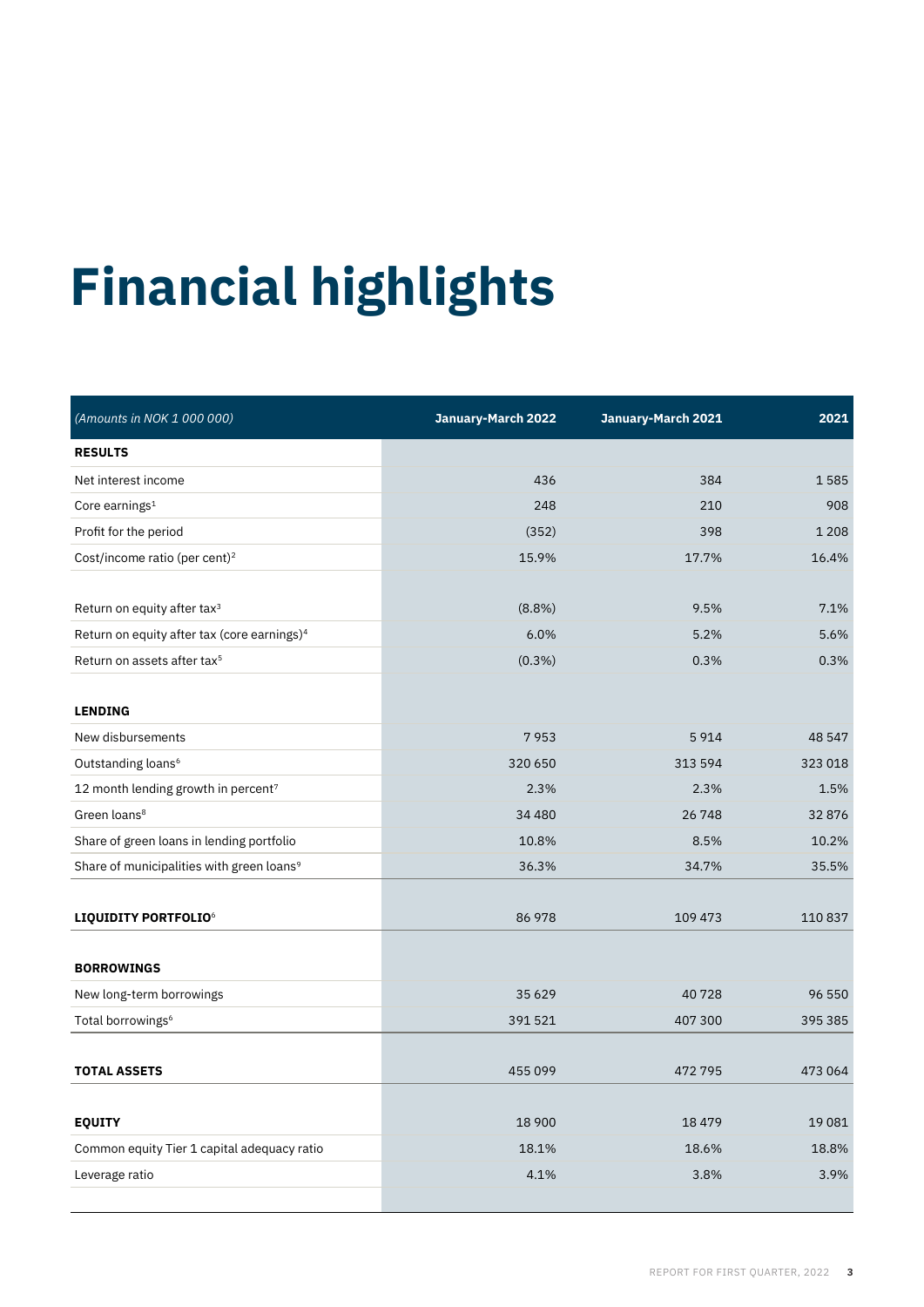|                                     | January-March 2022 | January-March 2021 | 2021          |
|-------------------------------------|--------------------|--------------------|---------------|
| LIQUIDITY COVERAGE RATIO (LCR)10    |                    |                    |               |
| Total                               | 240%               | 183%               | 175%          |
| <b>NOK</b>                          | 60%                | 63%                | 71%           |
| EUR                                 | 148%               | 212%               | 140%          |
| <b>USD</b>                          | 210%               | 184%               | 137%          |
| AUD                                 | 1980%              | 149%               | 1082%         |
| <b>JPY</b>                          | Insignificant      | 4299%              | Insignificant |
| GBP                                 | 378%               | Infinite           | 733%          |
|                                     |                    |                    |               |
| <b>OTHER KEY FIGURES</b>            |                    |                    |               |
| Market share                        | 43.2%              | 44.4%              | 44.9%         |
| Percentage of women employed in KBN | 45%                | 42%                | 46%           |
| Emissions in $CO2e11$               | 18.3               | 12.5               | 40.3          |

*<sup>1</sup> Profit after tax adjusted for unrealised gain/(loss) on financial instruments after tax. This result measure is included to give relevant information about the company's underlying operations.*

*<sup>2</sup> Operating expenses as a percentage of Income before tax adjusted for Net unrealised gain (loss) on financial instruments.*

*<sup>3</sup>* Share of the Profit for the year allocated to shareholders as a percentage of average equity (annualized). Average equity is calculated based on monthly equity, not added to the Profit for the year, less dividends from the time the dividends are paid out as well as addition or reduction of the company's share capital during the year.

*<sup>4</sup> Core earnings as a percentage of average equity (annualized).*

*<sup>5</sup>* Share of Profit for the year allocated to shareholders as a percentage of average assets (annualized). Average assets are calculated based on monthly assets.

*6 Principal amounts.*

*<sup>7</sup> 12-month lending growth based on total lending (principal amounts).*

*<sup>8</sup> Outstanding green loans according to KBN's set of criteria for green loans. In addition, the bank has a small portfolio of green loans that were given before these criteria were established. These loans are no longer financed with green bonds. Total outstanding green loans are NOK 35.1 billion.*

*<sup>9</sup> Percentage of municipalities in KBN's lending portfolio with green loans as of 31.03.2022.*

*<sup>10</sup> Liquidity coverage ratio (LCR) is a measure for the regulatory liquidity reserve. LCR is defined as liquid assets as a percentage of net payments in a given stress period of 30 days ahead.*

*<sup>11</sup> KBN's calculated emissions.*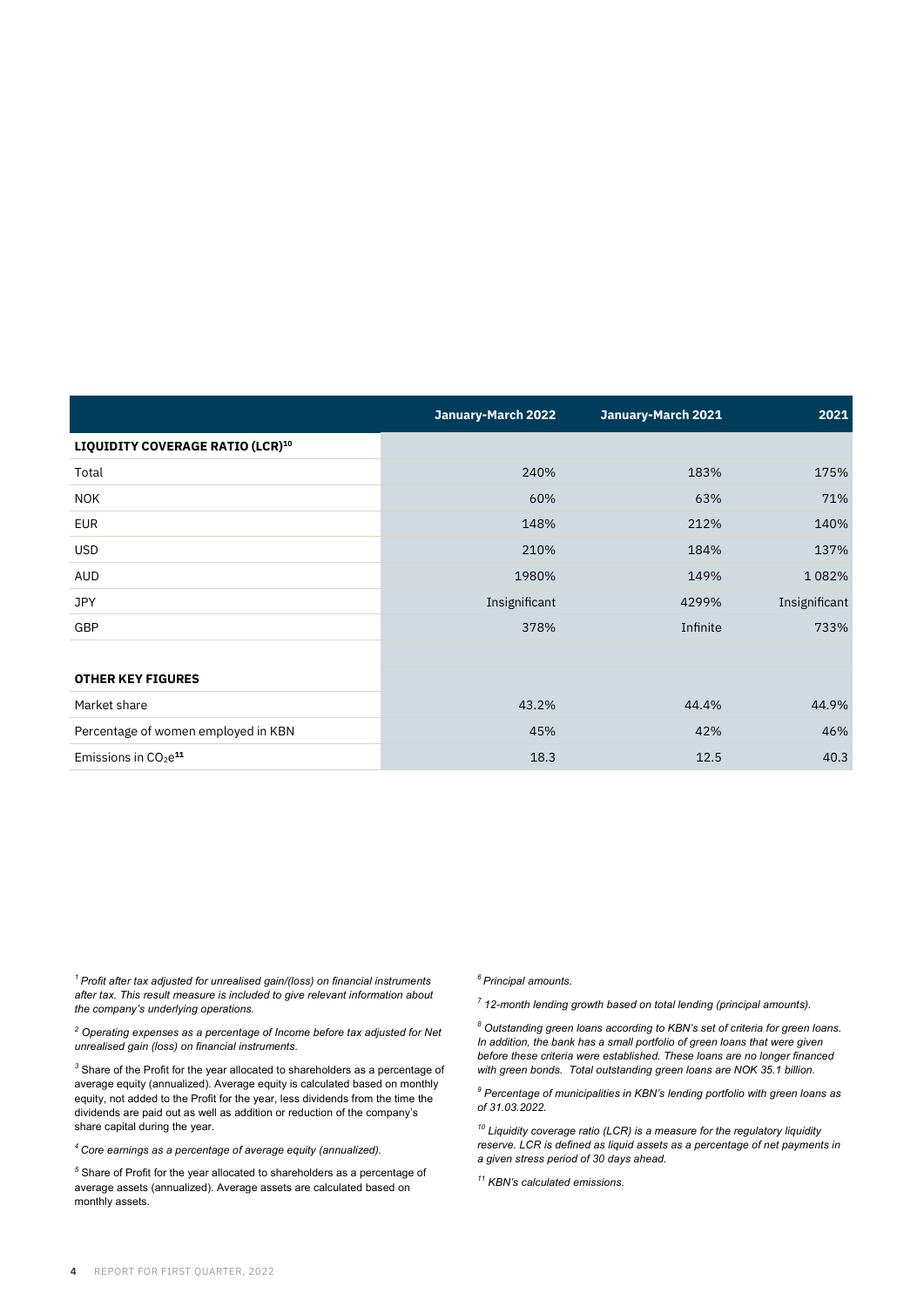# **Board of Director's report**

# **A quarter characterised by geopolitical uncertainty**

KBN's net interest income in the first quarter of 2022 was NOK 436 million as compared to NOK 384 million in the same period in 2021. KBN's lending portfolio decreased by NOK 2.4 billion in the first three months of 2022 as a result of KBN having voluntarily reduced its provision of loans with maturities of 12 months and under. KBN's lending of this type decreased by NOK 4.1 billion in the quarter. KBN's result for the period in the first quarter of 2022 was a loss of NOK 352 million as compared to a profit of NOK 398 million in the first quarter of 2021. The decline in KBN's result, is caused by unrealised losses on financial instruments, as a result of market turmoil.

# **The war in Ukraine**

On 24 February Russia commenced a military invasion of Ukraine. In addition to the human impact associated with this act of war, it has also had a major impact on the world economy. The market turmoil caused a significant widening in credit spreads, which impacted KBN's results for the first quarter of 2022. It is very uncertain how the market will develop going forward.

KBN has no direct exposure to either Russia or Ukraine, nor does it have any outsourced activities or suppliers located in these areas. KBN has some indirect exposure through multinational institutions that have provided loans or financing for projects in Ukraine and Russia. Sanctions against investors that own securities issued by KBN are being monitored and followed up.

# **Results for the quarter**

KBN's core earnings<sup>1</sup> totalled NOK 248 million in the first quarter, compared to NOK 210 million in the first quarter of 2021. The main explanation for the increase in KBN's core earnings was higher net interest income.

KBN's net interest income in the first quarter of 2022 totalled NOK 436 million as compared to NOK 384 million in the same period in 2021. The main reason for the increase in net interest income was the increase in interest rates, which has increased the return on equity. Lending margin has been falling through the

<sup>1.</sup> Profit after tax for the quarter adjusted for unrealised gains or losses on financial instruments after tax and the portion allocated to owners of additional Tier 1 capital. This result measure is included to give relevant information about the company's underlying operations.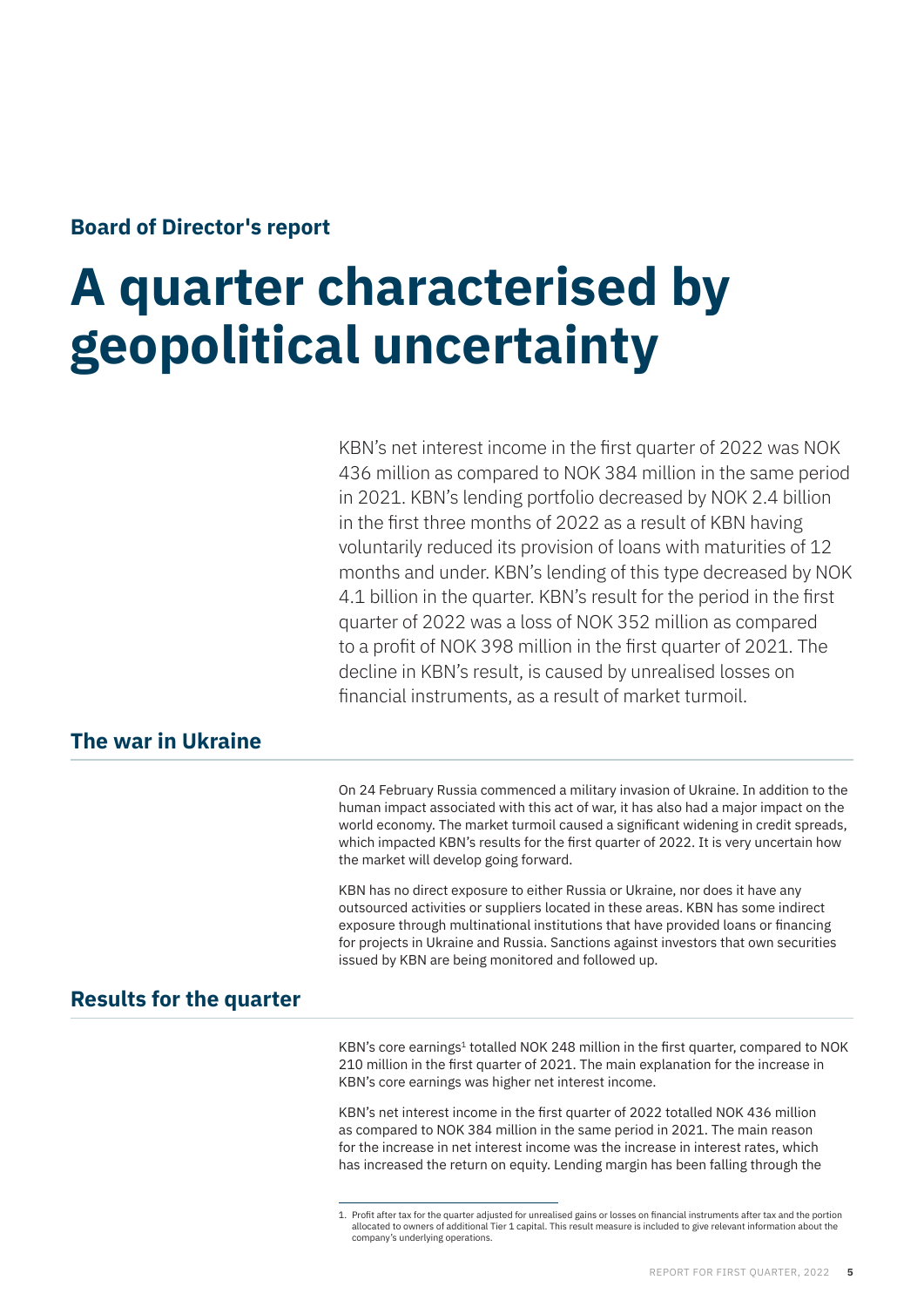quarter. The money market rate increased in the quarter as a result of the expected increases to Norges Bank's key policy rate. Norges Bank raised its key policy rate by 0.25 percentage points at its monetary policy meeting on 24 March 2022. KBN decided on an interest rate increase of 0.50 percentage points with effect from 12 April as a result of the increases in the money market rate and Norges Bank's key policy rate.

KBN's result for the period in the first quarter of 2022 was a loss of NOK 352 million as compared to a profit of NOK 398 million in the first quarter of 2021. The market turmoil and its impact on credit spreads and basis spreads in the first quarter resulted in KBN recognising significant unrealised losses in connection with the measurement of the fair value of its financial instruments, and this is the reason for the decrease in the result for the period. In the first quarter of 2022, KBN recognised unrealised losses on financial instruments totalling NOK 821 million, while in the first quarter of 2021 it recognised unrealised gains totalling NOK 230 million. The portion of KBN's fixed-rate lending that is carried at fair value contributed an unrealised loss of NOK 462 million in the first quarter of 2022, as compared to an unrealised gain of NOK 368 million in the same period in 2021. KBN has started to apply hedge accounting to all its new fixed-rate lending with effect from 1 January 2022. For the first quarter of 2022, hedge accounting was used for loans totalling NOK 5.4 billion, which is equivalent to 5% of KBN's portfolio of fixed-rate loans.

KBN's liquidity portfolio and associated hedging instruments contributed an unrealised loss of NOK 88 million while KBN's own bonds and associated hedging instruments contributed an unrealised loss of NOK 271 million to its result from ordinary activities, with the latter unrealised loss caused by the widening of basis spreads. KBN's unrealised gains and losses are expected to reverse, either as market conditions normalise or as the instruments approach maturity. Sales of securities from the liquidity portfolio resulted in realised gains totalling NOK 11 million in the first quarter.

KBN's provision for losses is relatively limited due to the fact that Norwegian municipalities cannot be declared insolvent. KBN's liquidity management portfolio is also of very high credit quality. KBN made a NOK 6 million change to its provision for losses in the first quarter.

KBN's total operating costs for the first quarter were NOK 66 million, compared to NOK 64 million in the same period in 2021. KBN operated virtually as normal in the first quarter of 2022 despite its employees working largely from home for much of the winter, and its costs were little impacted by the Coronavirus situation.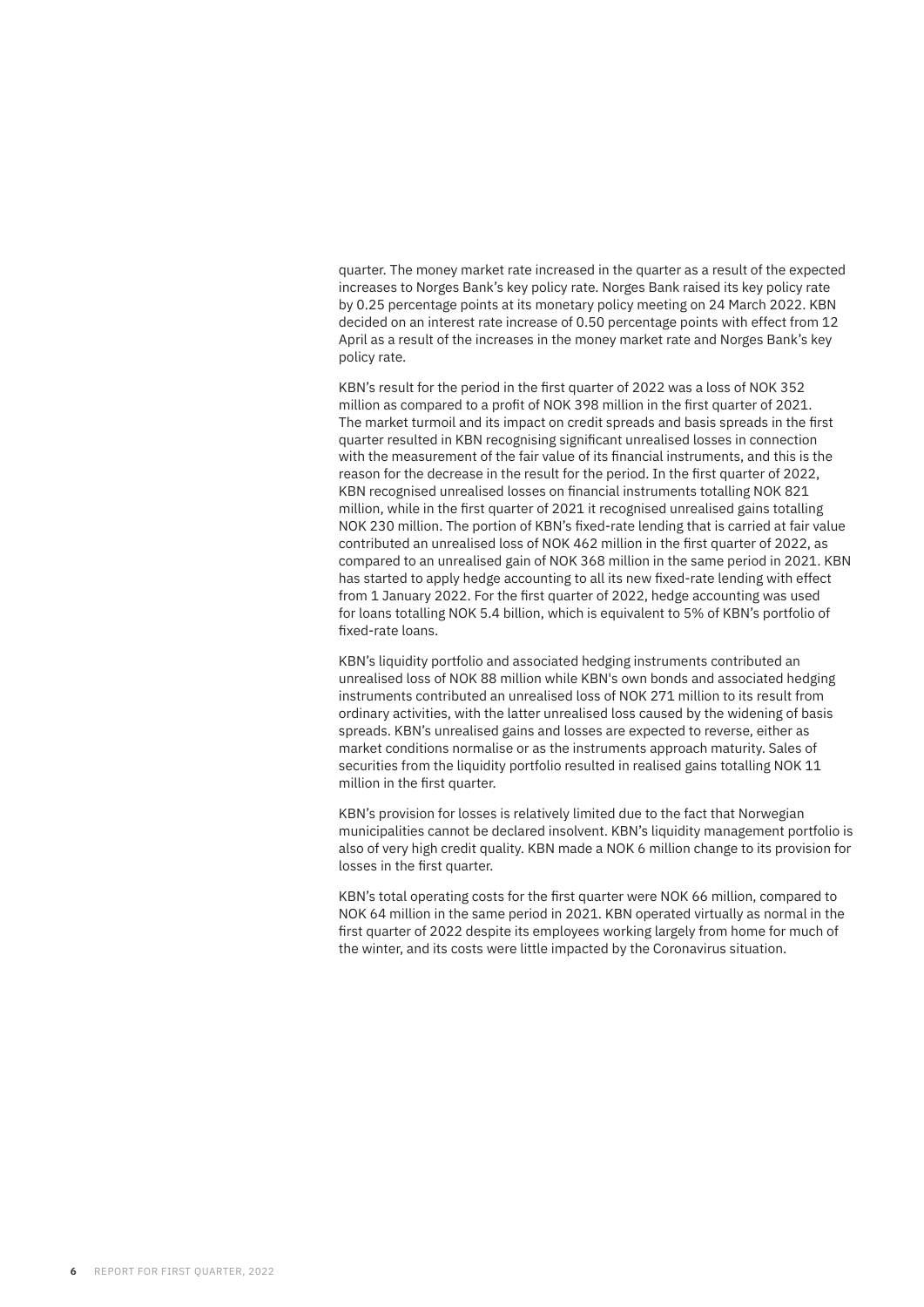#### **Profit for the period**

Amounts in NOK 1 million

|                                                     | 01 2022 | 01 20 21 | 2021 |
|-----------------------------------------------------|---------|----------|------|
| <b>Profit/(Loss) for the period</b>                 | (352)   | 398      | 1208 |
| Net interest income                                 | 436     | 384      | 1585 |
| Fees and commission expenses                        | 27      | 25       | 106  |
| Net unrealised gain/(loss) on financial instruments | (821)   | 230      | 322  |
| <b>Expected credit loss</b>                         | 6       | 1        | 0    |
| Net trading income                                  | 11      | 5        | 73   |
| Total operating expenses                            | 66      | 64       | 255  |
| Income tax                                          | (121)   | 131      | 411  |
|                                                     |         |          |      |

#### **Comprehensive income for the period** Amounts in NOK 1 million

| 01 2022 | 01 2021  | 2021       |
|---------|----------|------------|
| (175)   | (54)     | 602        |
| (352)   | 398      | 1 2 0 8    |
|         |          | (607)      |
|         |          |            |
|         |          |            |
| (59)    | 150      | 202        |
|         | 177<br>0 | (451)<br>0 |

# **Lending**

KBN's lending portfolio totalled NOK 320.7 billion at the end of the first quarter of 2022. The lending portfolio decreased by NOK 2.4 billion in the first quarter, as compared to NOK 4.6 billion in the same period last year. In line with its new lending strategy, KBN's portfolio of loans with maturities of 12 months and under decreased by NOK 4.1 billion in the quarter. There was a good level of demand in the quarter for fixed-rate loans with no instalment payments prior to maturity, with this product category growing by NOK 2.7 billion.

Excluding loans with maturities of 12 months and under, KBN's total lending increased by NOK 1.8 billion in the quarter, which is a significant increase relative to 2021, as the equivalent figure for the first quarter of 2021 was a decrease of NOK 1.7 billion. As before, there continues to be growing demand for loans with no instalment payments prior to maturity.

New loan disbursements totalled NOK 8 billion in the first quarter, as compared to NOK 5,9 billion in the first quarter of 2021. These figures include both loans disbursed as new financing and as refinancing for existing loans.

KBN continued to experience a good level of growth in its green lending, and its portfolio of green loans increased by NOK 1.6 billion in the quarter, which is more than double the increase of NOK 0.6 billion seen in the first quarter of 2021. The projects financed by a green loan from KBN in the first quarter of 2022 include a new school, sports and swimming complex in Lørenskog municipality, a recycling centre in Drammen and a shore-side power system for Nordfjord port.

The annual rate of debt growth in the local government sector as at the end of February 2022 was calculated to be 6.1%. The rate of growth decreased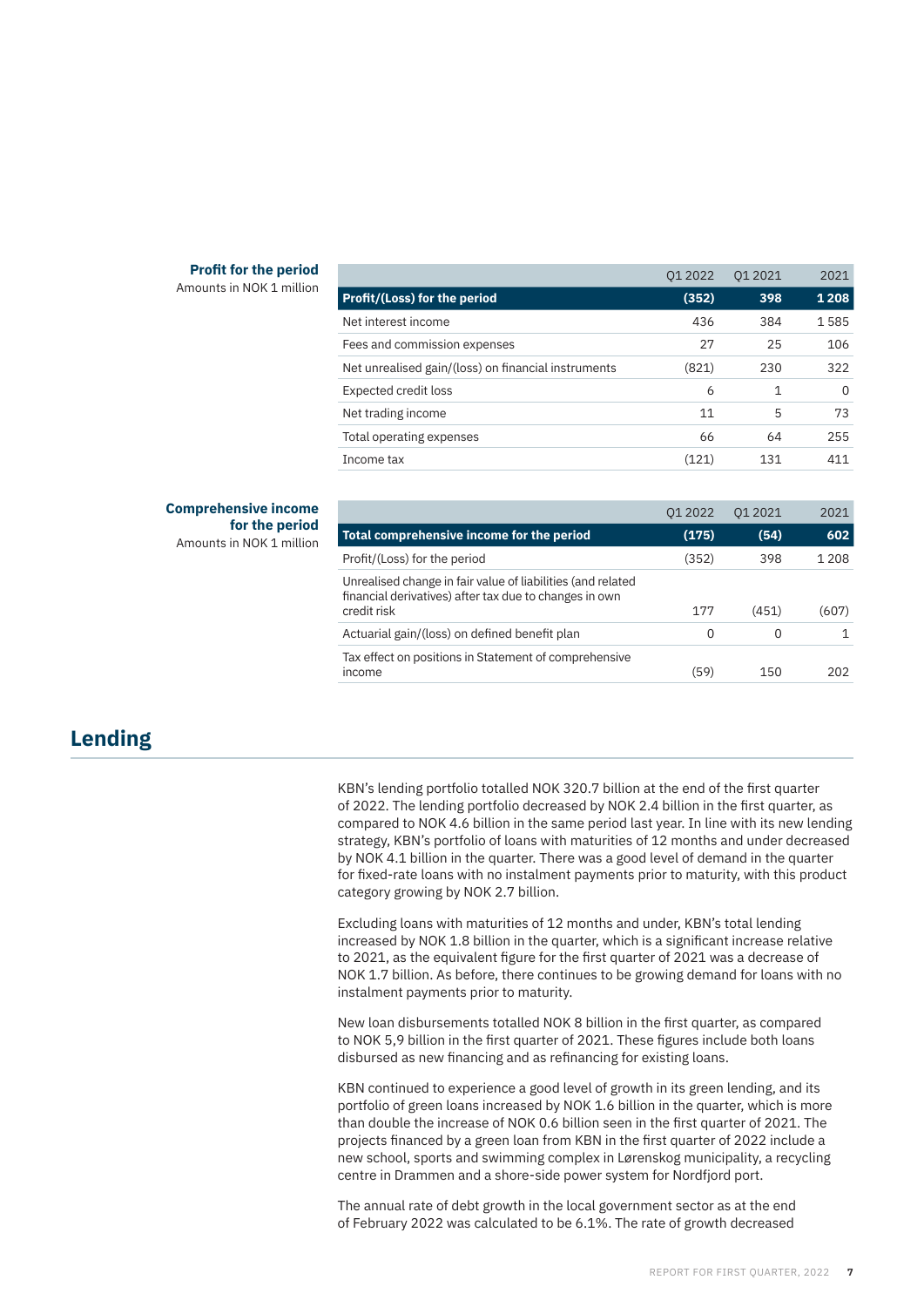significantly at the end of 2021, and the rate of growth so far in 2022 has remained at a lower level than in previous years. The preliminary municipality-state reporting (KOSTRA) figures published on 15 March indicate a decrease in the indebtedness of Norway's municipalities. Further analysis will be carried out once the revised and final figures become available in June. KBN's market share at the end of March was over 44%. After adjusting for loans from the Norwegian State Housing Bank, KBN's market share was 50%.





# **Financial markets**

The financial markets and central banks were focused in the first quarter on the rise in inflation and the war in Ukraine. Central banks have issued many statements in which they have clearly stated that their key policy rates will be actively used to bring inflation down. The rate of inflation seen so far this year in the USA has been the highest for 40 years.

The credit spreads on both local government sector bonds and covered bonds climbed significantly following the invasion of Ukraine but have since decreased somewhat. Relative to the same point in 2021, spreads are currently somewhat higher.

**Funding** KBN's funding activities in the first quarter of 2022 were less extensive than in the first quarter of 2021 due to KBN having less need for refinancing. New borrowings in the first quarter of 2022 totalled approximately NOK 35.6 billion through thirteen bond issues in six currencies, as compared to NOK 40.7 billion in the same period in 2021.

> The market turmoil in this period did not impact KBN's access to the international markets to any significant extent, and it completed its funding transactions as planned.

The largest funding transactions completed by KBN in the first three months of 2022 were two USD benchmark bonds each totalling USD 1.25 billion, one with a maturity of five years and one with a maturity of 2.5 years. Both bonds were well received in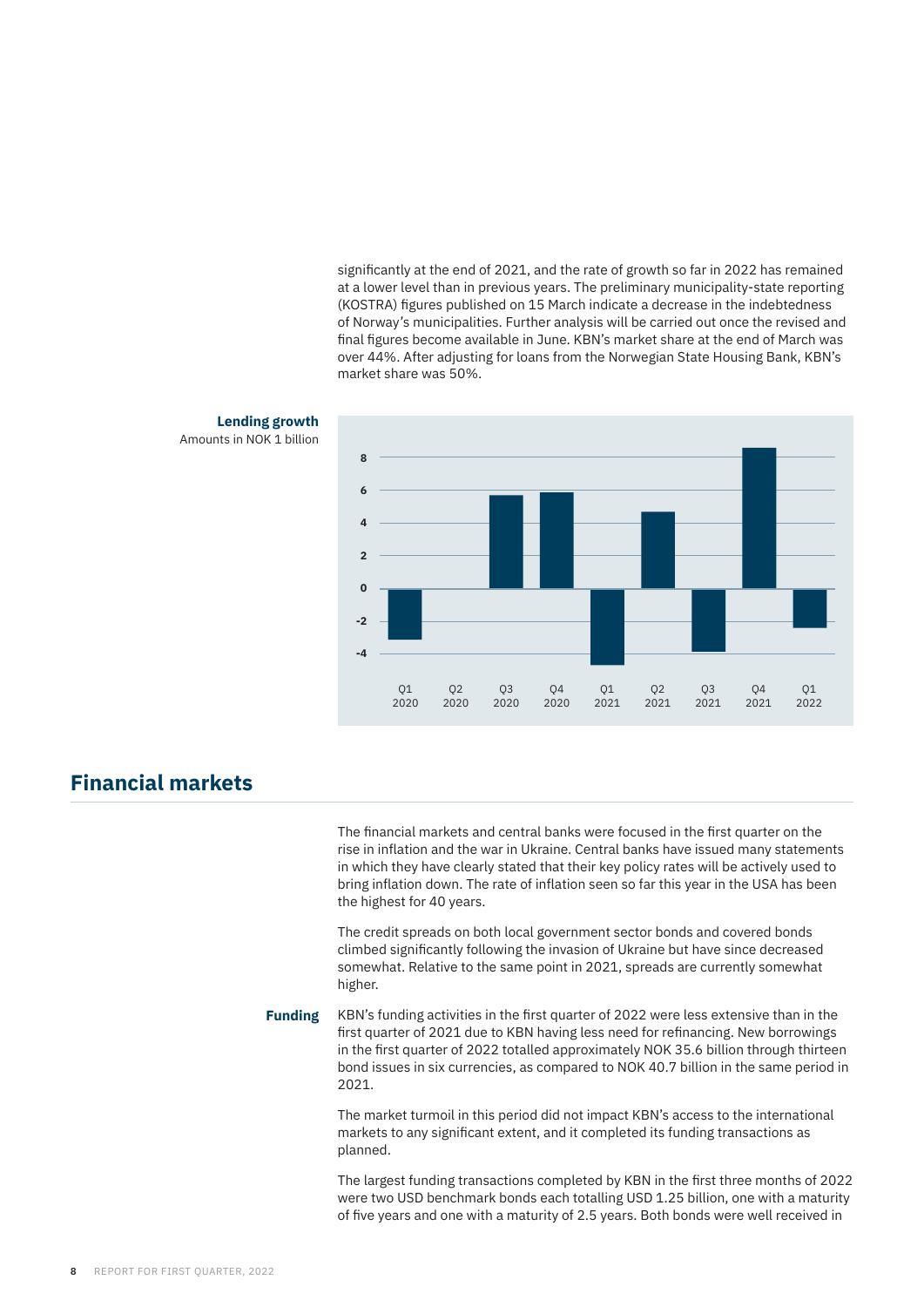the market and were strongly oversubscribed. In the first quarter KBN also saw a good level of interest from institutional investors, particularly in Australia dollars and New Zealand dollars.

KBN's continued low borrowing costs and good market access are ensured by its AAA/Aaa rating.

KBN's liquidity portfolio totalled NOK 87 billion at 31 March 2022, as compared to NOK 109 billion at the end of the first quarter of 2021. The decline is due to a lower level of debt maturing in KBN's funding portfolio over the next 12 months. KBN seeks to ensure its liquidity portfolio matches its capital requirements, including lending growth, for the subsequent twelve months, and it is managed on the basis of a low-risk investment strategy. **Liquidity management**

> The liquidity portfolio is principally held in zero-risk-weighted assets that are particularly liquid. Approximately 60% of the portfolio is held in foreign currencies. Fluctuations in the value of the Norwegian krone relative to other currencies will therefore result in fluctuations in the size of the liquidity portfolio in NOK terms.



# **Capital**

At the end of the first quarter of 2022, KBN's total common equity Tier 1 capital was NOK 14.7 billion, its total Tier 1 capital was NOK 17.1 billion, and its total primary capital was NOK 19.1 billion. KBN's total assets at the end of the first quarter amounted to NOK 455 billion, down from NOK 473 billion at the end of 2021. KBN's total assets at the end of the first quarter of 2021 amounted to NOK 473 billion. The decrease from the end of 2021 is due to the decrease in the size of KBN's liquidity and lending portfolios.

At the end of the first quarter of 2022, KBN had a common equity Tier 1 capital adequacy ratio of 18.1%, a Tier 1 capital adequacy ratio of 21.0%, and a total capital adequacy ratio of 23.5%. The capital adequacy ratio requirements imposed by the authorities at the end of the first quarter were 15.1% (common equity Tier 1 capital), 16.6% (Tier 1 capital) and 18.6% (total capital).

Norges Bank and relevant authorities in certain countries have decided to increase countercyclical capital buffer during 2022 and 2023. This will influence KBN's industry-specific countercyclical buffer.

The European Commission's reform, to further strengthen the solidity to banks within the EU, will take effect at 1 June 2022. The implementation is expected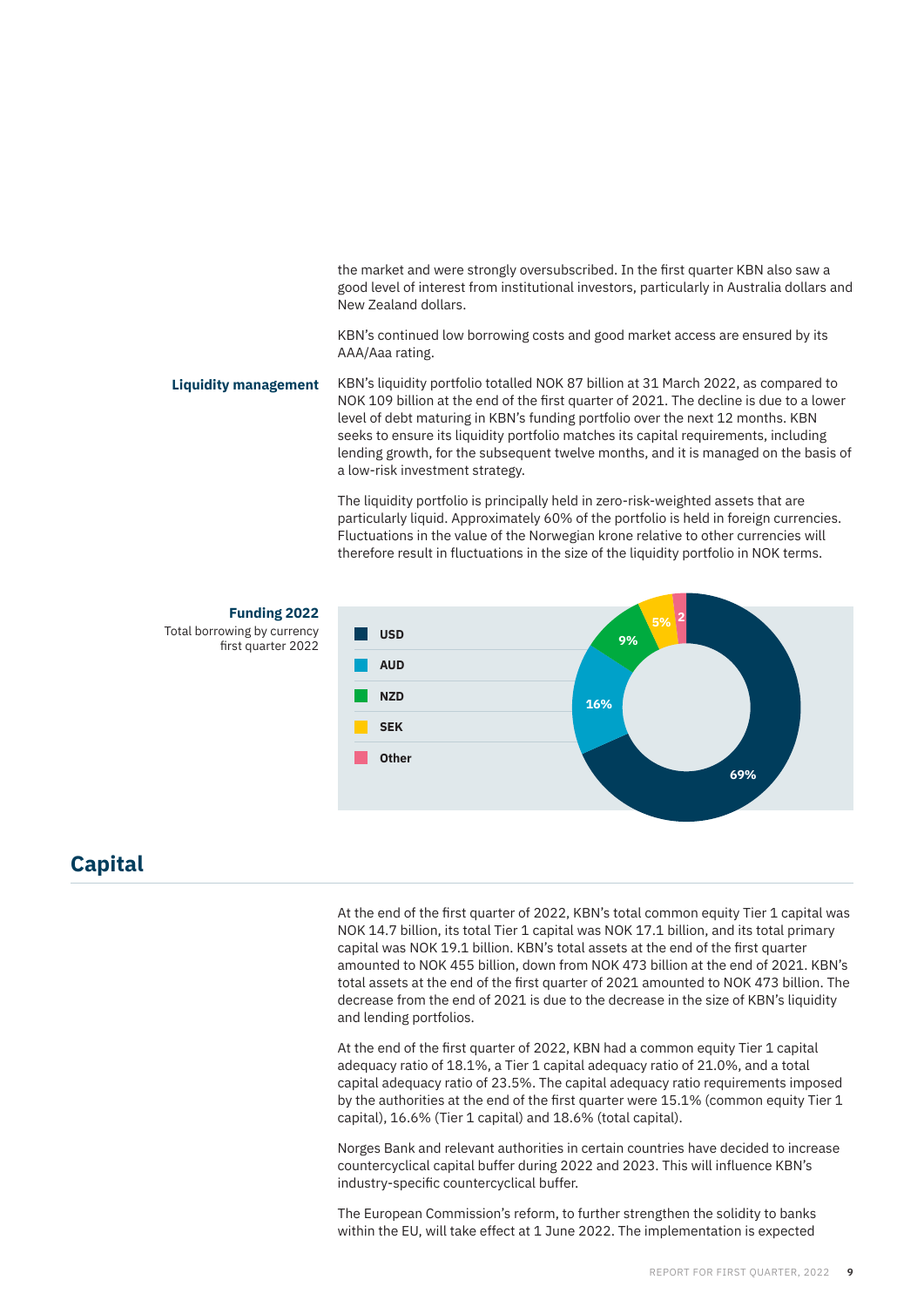to reduce Tier 1 capital adequacy ratio in KBN, mainly due to increased capital requirements to counterparty risk.

KBN's leverage ratio at the end of the first quarter was 4.1%, as compared to the requirement of 3.0%.

### **Future prospects**

As expected, Norges Bank raised its key policy rate from 0.50% to 0.75% at its monetary policy meeting in March 2022. The reason for this increase was the need to stabilise inflation around the annual target of 2%. The level of activity in the Norwegian economy is high and has continued to increase following the lifting of the infection control measures from the Coronavirus pandemic. The employment rate has climbed further, and the capacity utilisation rate in the economy seems to be above the normal level. Norges Bank is of the view that a further upswing in the Norwegian economy continues to be in prospect, and rising wage growth and higher prices are expected to boost inflation going forward. This means further increases in Norway's key policy rate will be needed. Forecasts for the key policy rate imply it will reach 2.5% towards the end of 2023. Norges Bank is expected to raise its key policy rate at its June meeting.

The war in Ukraine caused a widening in credit spreads for local government sector issuers in the capital markets, as it has for other fixed income securities. Credit spreads decreased somewhat towards the end of March 2022, but it is still uncertain whether this decrease will continue or whether spreads will stabilise at a higher level. This, in combination with the increase in money market rates, has made it more expensive for our customers to finance their activities. Seen in isolation, these factors may result in a decrease in demand for financing going forward.

The level of demand for KBN-issued bonds continues to be good, and the increase in the credit spreads on KBN's bonds has been relatively moderate. This means that KBN is in a good position to improve its profitability and to further strengthen its long-term capitalisation and lending capacity. KBN has good access to liquidity and will continue to provide its customers with attractive financing for local government sector projects right across Norway.

Oslo, 28 April 2022

The Board of Directors of Kommunalbanken AS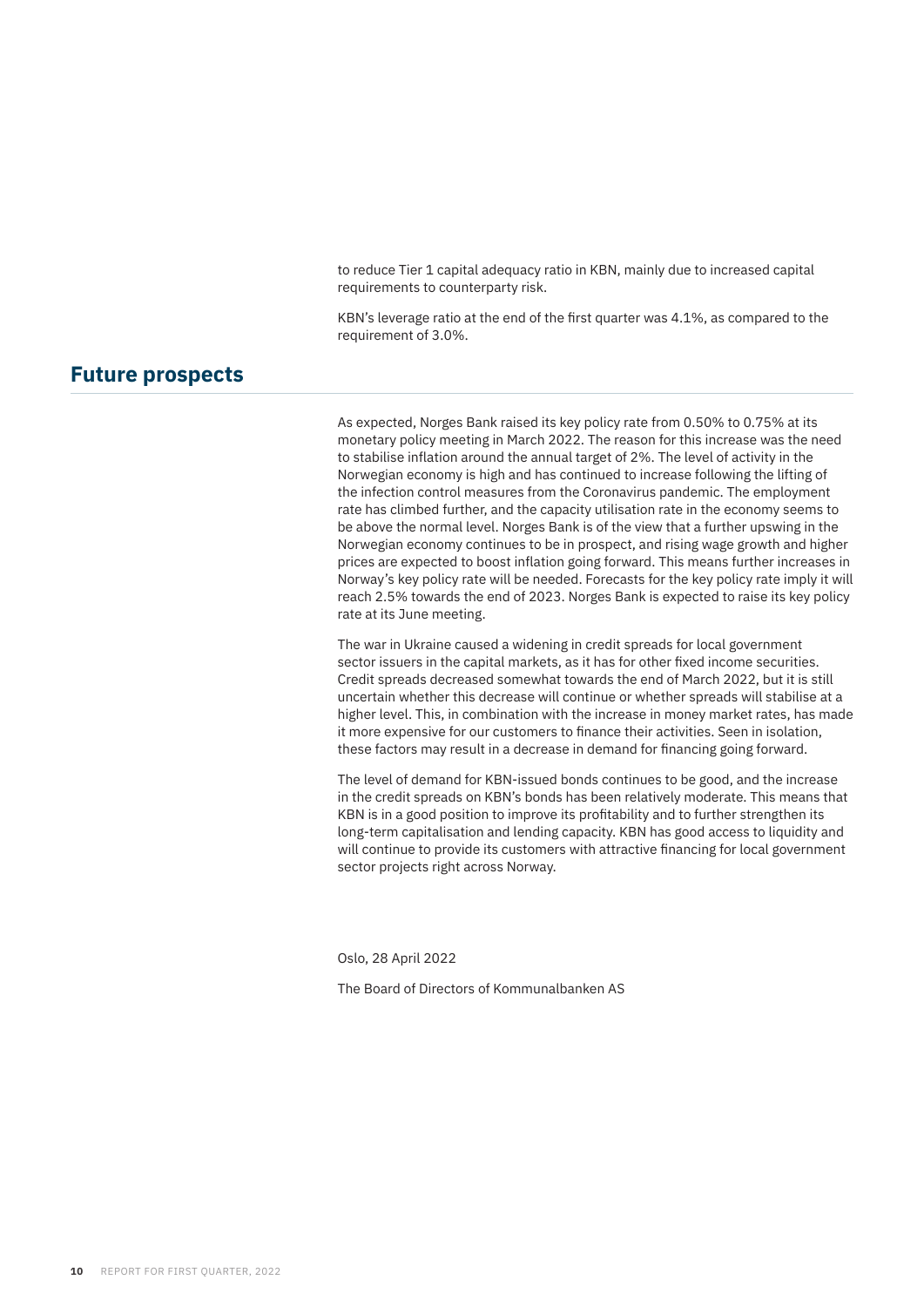# **Interim condensed financial information**

# **INCOME STATEMENT**

| (Amounts in NOK 1 000 000)                               | <b>Note</b>  | January-March 2022 | January-March 2021 | 2021        |
|----------------------------------------------------------|--------------|--------------------|--------------------|-------------|
| Interest income from assets measured at amortised cost   |              | 838                | 534                | 2148        |
| Interest income from assets measured at fair value       |              | 483                | 351                | 1381        |
| Total interest income                                    |              | 1321               | 885                | 3529        |
| Total interest expense                                   |              | 885                | 500                | 1943        |
| <b>Net interest income</b>                               | $\mathbf 1$  | 436                | 384                | 1585        |
|                                                          |              |                    |                    |             |
| Fees and commission expenses                             |              | 27                 | 25                 | 106         |
| Net unrealised gain/(loss) on financial instruments      | $\mathbf{2}$ | (821)              | 230                | 322         |
| Expected credit loss                                     | 6            | 6                  | $\mathbf{1}$       | $\mathbf 0$ |
| Net trading income                                       |              | 11                 | 5                  | 73          |
| <b>Total other operating income</b>                      |              | (843)              | 208                | 289         |
|                                                          |              |                    |                    |             |
| Salaries and administrative expenses                     |              | 46                 | 42                 | 160         |
| Depreciation on fixed assets                             |              | 9                  | 7                  | 29          |
| Other expenses                                           |              | 11                 | 15                 | 66          |
| <b>Total operating expenses</b>                          |              | 66                 | 64                 | 255         |
|                                                          |              |                    |                    |             |
| <b>Profit before tax</b>                                 |              | (473)              | 528                | 1620        |
|                                                          |              |                    |                    |             |
| Income tax                                               |              | (121)              | 131                | 411         |
| Profit for the period                                    |              | (352)              | 398                | 1 2 0 8     |
|                                                          |              |                    |                    |             |
| Portion allocated to shareholder                         |              | (368)              | 383                | 1149        |
| Portion allocated to owners of additional Tier 1 capital |              | 16                 | 15                 | 59          |

### **STATEMENT OF COMPREHENSIVE INCOME**

| (Amounts in NOK 1 000 000)                                               | <b>Note</b> |          | January-March 2022 January-March 2021 | 2021         |
|--------------------------------------------------------------------------|-------------|----------|---------------------------------------|--------------|
| Profit for the period                                                    |             | (352)    | 398                                   | 1 2 0 8      |
| Other comprehensive income                                               |             |          |                                       |              |
| Items which will not be reclassified to profit or loss                   |             |          |                                       |              |
| Change in fair value of liabilities due to changes in own<br>credit risk | 9           | 236      | (601)                                 | (809)        |
| Actuarial gain/(loss) on defined benefit plan                            |             | $\Omega$ | 0                                     | $\mathbf{1}$ |
| Tax effect                                                               |             | (59)     | 150                                   | 202          |
| Total other comprehensive income                                         |             | 177      | (451)                                 | (606)        |
| Total comprehensive income for the period                                |             | (175)    | (54)                                  | 602          |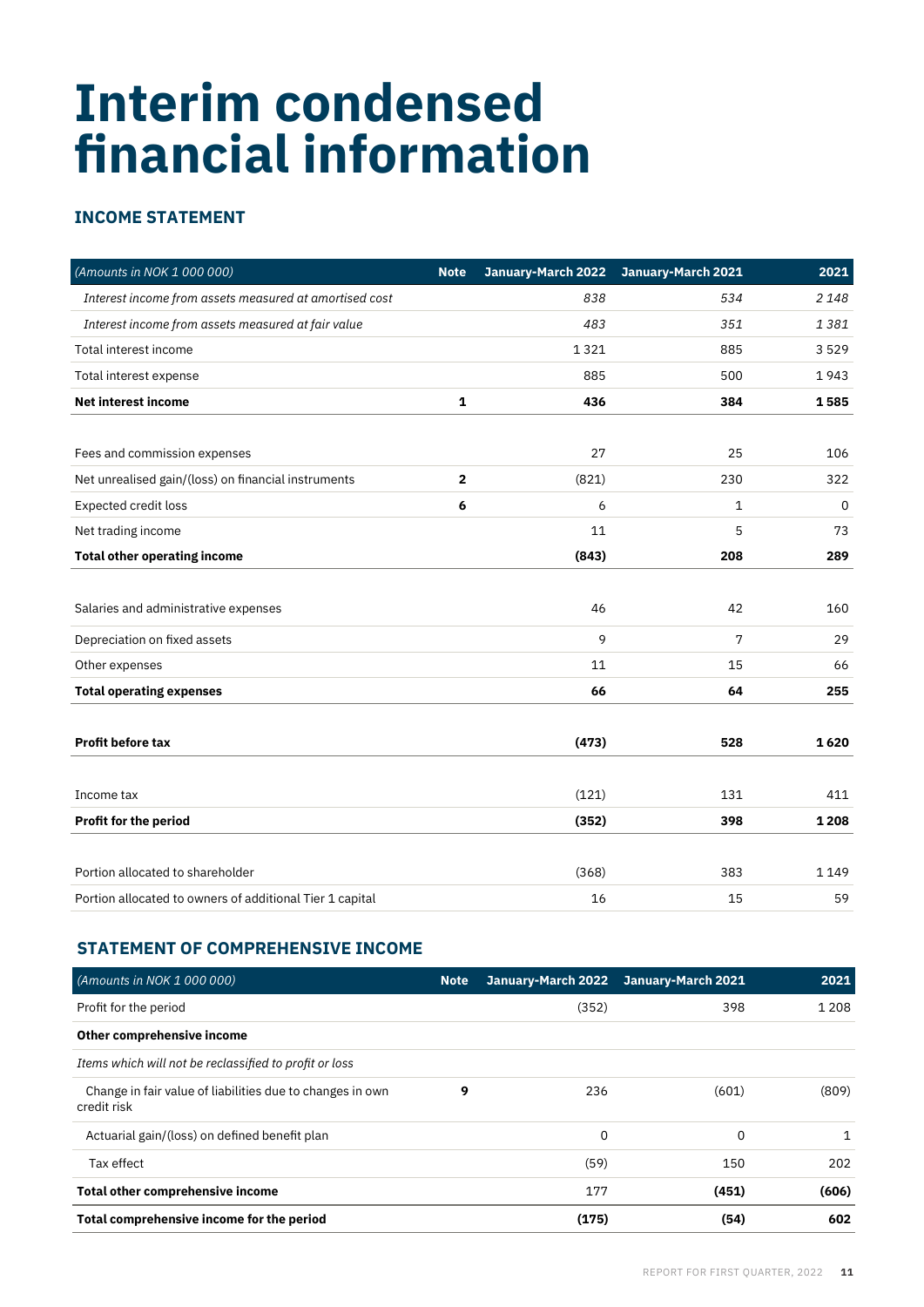# **STATEMENT OF FINANCIAL POSITION**

| (Amounts in NOK 1 000 000)                         | <b>Note</b> | 31 March 2022 | 31 March 2021 | 31 December 2021 |
|----------------------------------------------------|-------------|---------------|---------------|------------------|
| <b>Assets</b>                                      |             |               |               |                  |
| Deposits with credit institutions                  | 3,4         | 34 505        | 22 307        | 17317            |
| Other money market deposits                        |             | $\mathbf 0$   | 3 2 7 3       | 0                |
| Instalment loans                                   | 3,4,5,6     | 317766        | 315 755       | 323 672          |
| Notes, bonds and other interest-bearing securities | 3,4,6,7,8   | 87842         | 112 555       | 112839           |
| <b>Financial derivatives</b>                       | 3,4         | 11722         | 15 477        | 16 047           |
| Deferred tax asset                                 |             | 3083          | 3 2 4 9       | 3 0 2 1          |
| Other assets                                       |             | 182           | 178           | 169              |
| <b>Total assets</b>                                |             | 455 099       | 472 794       | 473 064          |
|                                                    |             |               |               |                  |
| <b>Liabilities and equity</b>                      |             |               |               |                  |
| Loans from credit institutions                     | 3,4         | 7565          | 7075          | 5891             |
| Commercial paper                                   | 3,4         | 19 240        | 12539         | 31 567           |
| Senior securities issued                           | 3,4,9       | 379 206       | 410 110       | 393 663          |
| <b>Financial derivatives</b>                       | 3,4         | 27489         | 20 914        | 20072            |
| Other liabilities                                  |             | 123           | 82            | 85               |
| <b>Current tax liabilities</b>                     |             | 581           | 1501          | 581              |
| Deferred tax liabilities                           |             | (1)           | 0             | $\mathbf 0$      |
| <b>Pension liabilities</b>                         |             | 32            | 37            | 32               |
| Subordinated debt                                  | 3,4         | 1963          | 2057          | 2092             |
| <b>Total liabilities</b>                           |             | 436 198       | 454 315       | 453 983          |
|                                                    |             |               |               |                  |
| Share capital                                      |             | 3895          | 3895          | 3895             |
| Additional Tier 1 capital                          |             | 2392          | 2392          | 2392             |
| Retained earnings                                  |             | 12 9 6 6      | 11796         | 12795            |
| Profit for the period                              |             | (352)         | 398           |                  |
| <b>Total equity</b>                                | 10          | 18 900        | 18479         | 19081            |
| <b>Total liabilities and equity</b>                |             | 455099        | 472 794       | 473 064          |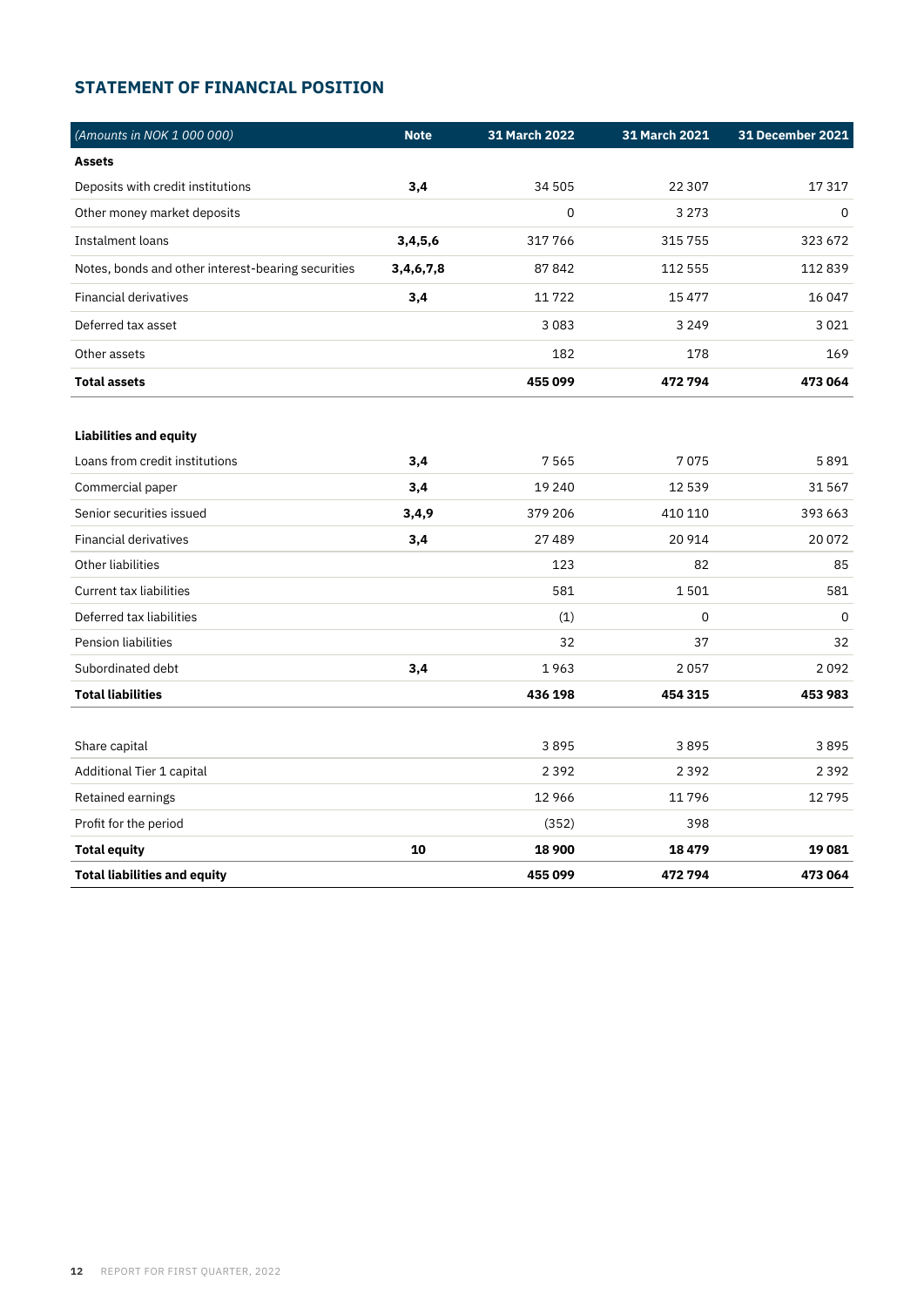# **STATEMENT OF CHANGES IN EQUITY**

| (Amounts in NOK 1 000 000)                                                                  | 1 January - 31 March 2022 |                                     |                                                                                  |                      |                     |
|---------------------------------------------------------------------------------------------|---------------------------|-------------------------------------|----------------------------------------------------------------------------------|----------------------|---------------------|
|                                                                                             | <b>Share capital</b>      | <b>Additional Tier</b><br>1 capital | <b>Value changes on</b><br>liabilities due to<br>changes in own cre-<br>dit risk | Retained<br>earnings | <b>Total equity</b> |
| Equity as of 31 December 2021                                                               | 3895                      | 2 3 9 2                             | (904)                                                                            | 13 6 98              | 19081               |
| Profit for the period                                                                       | 0                         | 0                                   | 0                                                                                | (352)                | (352)               |
| Other comprehensive income-value change on<br>liabilities due to changes in own credit risk | 0                         | 0                                   | 177                                                                              | 0                    | 177                 |
| Other comprehensive income-actuarial gain/<br>loss                                          | 0                         | 0                                   | 0                                                                                | $\Omega$             | $\mathbf{o}$        |
| Interest paid on Tier 1 capital                                                             | 0                         | 0                                   | $\Omega$                                                                         | (6)                  | (6)                 |
| Dividends for 2021                                                                          | 0                         | 0                                   | 0                                                                                | $\Omega$             | $\mathbf{o}$        |
| Equity as of 31 March 2022                                                                  | 3895                      | 2392                                | (727)                                                                            | 13 340               | 18 900              |

|                                                                                             | 1 January - 31 March 2021 |                                     |                                                                           |                             |                     |
|---------------------------------------------------------------------------------------------|---------------------------|-------------------------------------|---------------------------------------------------------------------------|-----------------------------|---------------------|
|                                                                                             | Share capital             | <b>Additional Tier</b><br>1 capital | Value changes on<br>liabilities due to<br>changes in own cre-<br>dit risk | <b>Retained</b><br>earnings | <b>Total equity</b> |
| Equity as of 31 December 2020                                                               | 3895                      | 2 3 9 2                             | (297)                                                                     | 12 547                      | 18 538              |
| Profit for the period                                                                       | 0                         | 0                                   | $\Omega$                                                                  | 398                         | 398                 |
| Other comprehensive income-value change on<br>liabilities due to changes in own credit risk | 0                         | 0                                   | (451)                                                                     | 0                           | (451)               |
| Other comprehensive income-actuarial gain/<br>loss                                          | 0                         | 0                                   | $\Omega$                                                                  | 0                           | 0                   |
| Interest paid on Tier 1 capital                                                             | 0                         | 0                                   | $\Omega$                                                                  | (5)                         | (5)                 |
| Dividends for 2020                                                                          | 0                         | 0                                   | $\Omega$                                                                  | 0                           | 0                   |
| Equity as of 31 March 2021                                                                  | 3895                      | 2392                                | (748)                                                                     | 12940                       | 18479               |

|                                                                                             | 1 January - 31 December 2021 |                                     |                                                                           |                             |                     |
|---------------------------------------------------------------------------------------------|------------------------------|-------------------------------------|---------------------------------------------------------------------------|-----------------------------|---------------------|
|                                                                                             | Share capital                | <b>Additional Tier</b><br>1 capital | Value changes on<br>liabilities due to<br>changes in own cre-<br>dit risk | <b>Retained</b><br>earnings | <b>Total equity</b> |
| Equity as of 1 January 2021                                                                 | 3895                         | 2 3 9 2                             | (297)                                                                     | 12 547                      | 18538               |
| Profit for the period                                                                       | 0                            | 0                                   | 0                                                                         | 1 2 0 8                     | 1 2 0 8             |
| Other comprehensive income-value change on<br>liabilities due to changes in own credit risk | 0                            | 0                                   | (607)                                                                     | 0                           | (607)               |
| Other comprehensive income-actuarial gain/<br>loss                                          | 0                            | 0                                   | 0                                                                         | 1                           | 1                   |
| Interest paid on Tier 1 capital                                                             | 0                            | 0                                   | $\Omega$                                                                  | (59)                        | (59)                |
| Dividends for 2020                                                                          | 0                            | 0                                   | 0                                                                         | 0                           | 0                   |
| Equity as of 31 December 2021                                                               | 3895                         | 2 3 9 2                             | (904)                                                                     | 13 698                      | 19081               |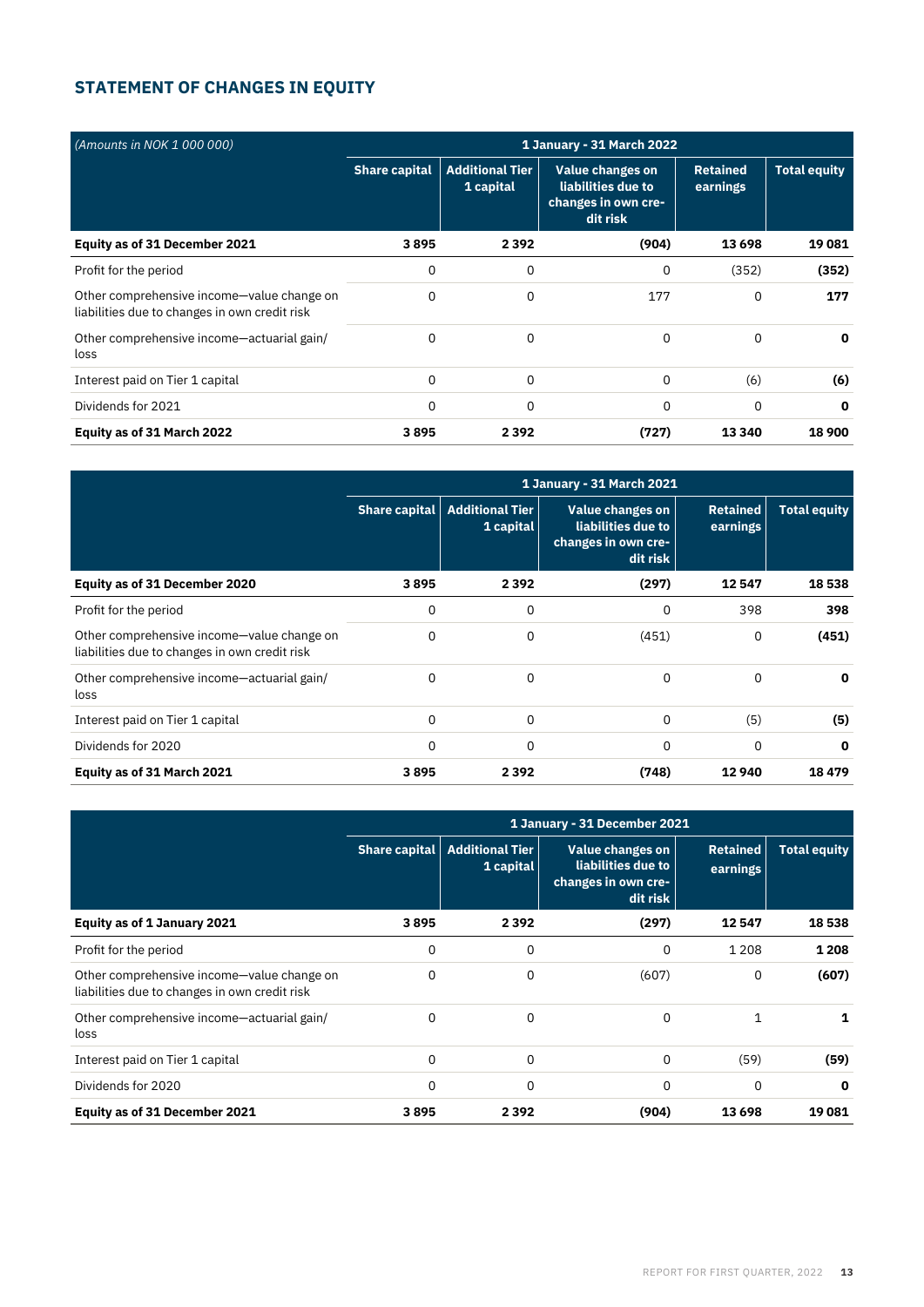### **STATEMENT OF CASH FLOWS**

|         | (Amounts in NOK 1 000 000)                                                       |         | January-March 2022 January-March 2021 | 2021      |
|---------|----------------------------------------------------------------------------------|---------|---------------------------------------|-----------|
|         | <b>Cash flows from operating activities</b>                                      |         |                                       |           |
|         | Interest received                                                                | 1075    | 887                                   | 3 4 1 0   |
|         | Interest paid                                                                    | (869)   | (573)                                 | (1894)    |
|         | Fees and commissions paid                                                        | 8       | (25)                                  | (73)      |
|         | Receipts from repurchase of issued securities                                    | 11      | 5                                     | 73        |
|         | Cash payments to employees and suppliers                                         | (57)    | (56)                                  | (220)     |
|         | Income taxes paid                                                                | 0       | 0                                     | (920)     |
|         | Net disbursement of loans to customers                                           | 2388    | 4661                                  | (4783)    |
|         | Net (increase)/decrease in deposits with credit institutions                     | (15485) | (11609)                               | (4733)    |
|         | Net (increase)/decrease in notes, bonds and other interest-bearing<br>securities | 22 4 20 | 11608                                 | 12 3 0 1  |
|         | Net (increase)/decrease in other assets                                          | (10)    | (12)                                  | (9)       |
|         | Net increase/(decrease) in other liabilities                                     | (20)    | 1                                     | (30)      |
|         | Net (increase)/decrease in financial derivatives                                 | 3811    | (5589)                                | (4239)    |
|         | Net cash flows from operating activities                                         | 13 270  | (703)                                 | (1117)    |
|         |                                                                                  |         |                                       |           |
|         | <b>Cash flows from investing activities</b>                                      |         |                                       |           |
|         | Net (purchase)/sales of property and equipment                                   | (10)    | (4)                                   | (21)      |
|         | Net cash flows from investing activities                                         | (10)    | (4)                                   | (21)      |
|         | <b>Cash flows from financing activities</b>                                      |         |                                       |           |
|         | Proceeds from issuance of commercial paper                                       | 39 902  | 63709                                 | 273 232   |
|         | Repayment of commercial paper                                                    | (51353) | (70918)                               | (262037)  |
|         | Repayment on lease obligation                                                    | 0       | (2)                                   | (6)       |
|         | Proceeds from issuance of debt securities                                        | 35629   | 40728                                 | 96 551    |
|         | Repayment of debt securities                                                     | (37109) | (32455)                               | (106 476) |
|         | Interest paid on Tier 1 capital                                                  | (6)     | (5)                                   | (60)      |
|         | Dividends paid                                                                   | 0       | 0                                     | 0         |
|         | Net cash flows from financing activities                                         | (12937) | 1057                                  | 1 2 0 5   |
|         |                                                                                  |         |                                       |           |
|         | <b>Net cash flows</b>                                                            | 323     | 350                                   | 67        |
|         |                                                                                  |         |                                       |           |
|         | Effects of foreign exchange differences                                          | (13)    | 0                                     | 51        |
|         | Net cash flows after foreign exchange differences                                | 310     | 350                                   | 118       |
|         |                                                                                  |         |                                       |           |
|         | Cash and cash equivalents at 1 January                                           | 308     | 190                                   | 190       |
|         | Net change in cash and cash equivalents                                          | 310     | 350                                   | 118       |
|         | Cash and cash equivalents at end of period                                       | 618     | 540                                   | 308       |
| Whereof |                                                                                  |         |                                       |           |
|         | Deposits with credit institutions without agreed time to maturity                | 618     | 540                                   | 308       |
|         | Loans from credit institutions without agreed time to maturity                   | 0       | 0                                     | 0         |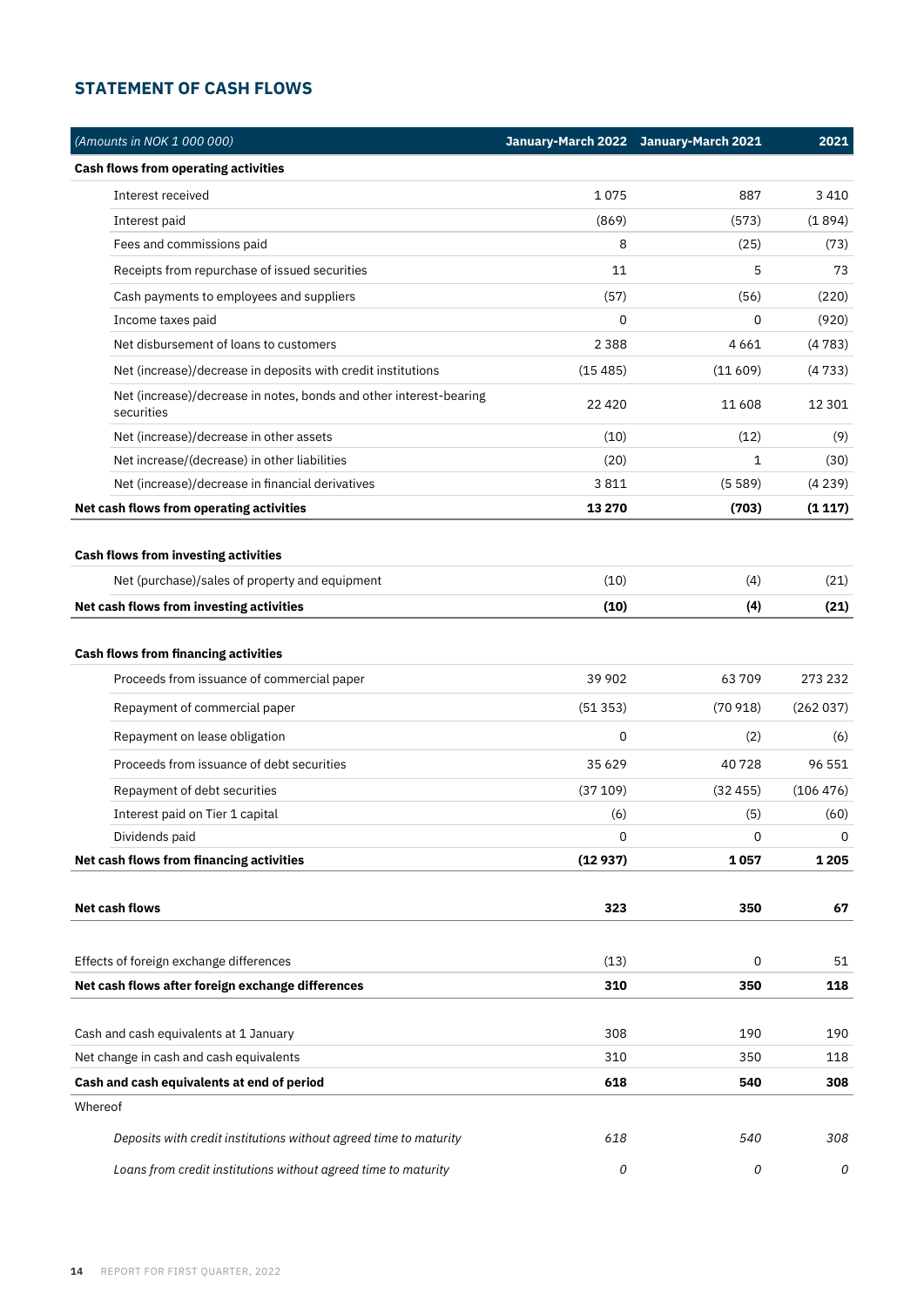#### **ACCOUNTING POLICIES**

KBN prepares its financial statements in accordance with International Financial Reporting Standards (IFRS) as adopted by the EU. The interim financial statements as of 31 March 2022 are prepared in accordance with IAS 34 *Interim Financial Reporting*, and follow the same accounting policies as presented in the annual financial statements for 2021, with following clarifications:

The preparation of financial statements in accordance with IFRS requires that management uses estimates and judgments that may affect the carrying amounts of assets and liabilities, and revenues and costs. Estimates and judgments are based on historical experience and expectations regarding future developments, and actual outcomes may deviate from the estimates.

Fair value of financial instruments that are not traded in an active market or where quoted prices are not readily available on the reporting date is determined using valuation techniques. The measurement of fair value requires management to make judgments and assumptions related to credit and liquidity risk related to the financial instruments. Even though the judgments and assumptions are based to the largest extent possible on actual market conditions on the reporting date, they may increase the uncertainty related to carrying amounts.

#### **NOTE 1**

#### **NET INTEREST INCOME**

*(Amounts in NOK 1 000 000)*

|                                                         |              |                             | <b>At fair value</b>              |                            |                               |                          |
|---------------------------------------------------------|--------------|-----------------------------|-----------------------------------|----------------------------|-------------------------------|--------------------------|
| January-March 2022                                      | <b>Total</b> | <b>Fair value</b><br>option | <b>Mandatory at</b><br>fair value | <b>Fair value</b><br>hedge | <b>Total at</b><br>fair value | <b>Amortised</b><br>cost |
| Deposits with credit institutions <sup>1</sup>          | (11)         | 0                           | $\mathsf{O}$                      | 0                          | 0                             | (11)                     |
| Other money market deposits                             | 0            | 0                           | 0                                 | 0                          | 0                             | $\mathbf 0$              |
| Instalment loans                                        | 1306         | 506                         | 0                                 | 0                          | 506                           | 800                      |
| Notes, bonds and other interest-bearing secu-<br>rities | 120          | 54                          | 0                                 | 0                          | 54                            | 66                       |
| <b>Financial derivatives</b>                            | (94)         | 0                           | (87)                              | (7)                        | (94)                          | $\mathbf 0$              |
| <b>Total interest income</b>                            | 1321         | 560                         | (87)                              | (7)                        | 467                           | 855                      |
|                                                         |              |                             |                                   |                            |                               |                          |
| Loans from credit institutions                          | 1            | 0                           | 0                                 | 0                          | 0                             | 1                        |
| Commercial paper <sup>2</sup>                           | (12)         | 0                           | 0                                 | 0                          | 0                             | (12)                     |
| Senior securities issued                                | 1452         | 819                         | 0                                 | 0                          | 819                           | 632                      |
| <b>Financial derivatives</b>                            | (571)        | 0                           | (136)                             | (435)                      | (571)                         | 0                        |
| Subordinated debt                                       | 15           | 15                          | 0                                 | 0                          | 15                            | 0                        |
| Other interest expense <sup>3</sup>                     | 0            | 0                           | 0                                 | 0                          | 0                             | 0                        |
| <b>Total interest expenses</b>                          | 885          | 835                         | (136)                             | (435)                      | 264                           | 621                      |
| <b>Net interest income</b>                              | 436          | (274)                       | 49                                | 429                        | 203                           | 233                      |

<sup>1</sup> Deposits in EUR carrying negative interest rates.

<sup>2</sup> Short term funding in EUR carrying negative interest rates.

<sup>3</sup> Interest expense on tax as a result of changes in tax return for previous years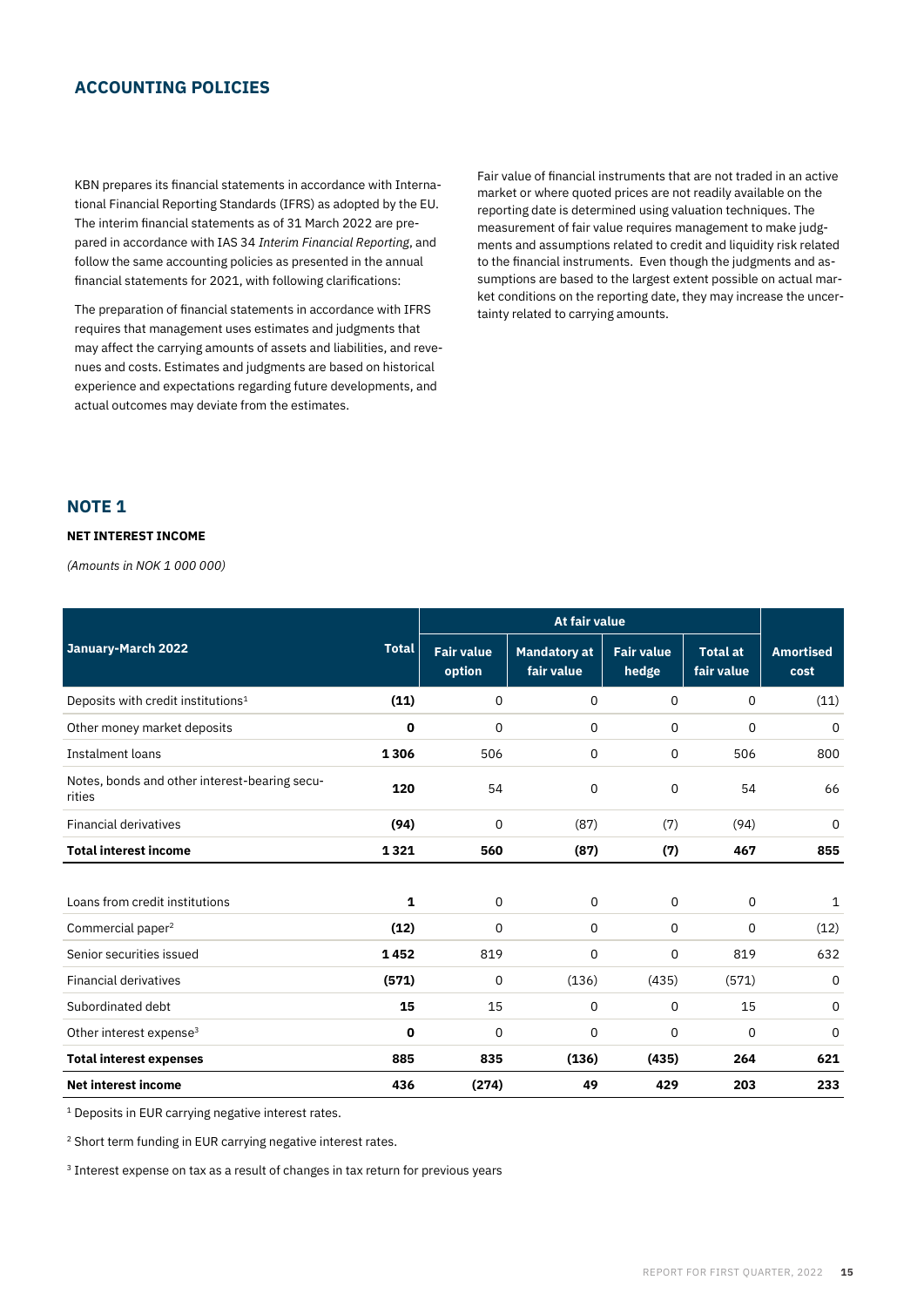|                                                         |              |                             | At fair value                     |                            |                               |                          |
|---------------------------------------------------------|--------------|-----------------------------|-----------------------------------|----------------------------|-------------------------------|--------------------------|
| January-March 2021                                      | <b>Total</b> | <b>Fair value</b><br>option | <b>Mandatory at</b><br>fair value | <b>Fair value</b><br>hedge | <b>Total at fair</b><br>value | <b>Amortised</b><br>cost |
| Deposits with credit institutions <sup>1</sup>          | (9)          | 0                           | 0                                 | 0                          | 0                             | (9)                      |
| Other money market deposits                             | (3)          | 0                           | 0                                 | 0                          | 0                             | (3)                      |
| <b>Instalment loans</b>                                 | 999          | 496                         | $\Omega$                          | 0                          | 496                           | 503                      |
| Notes, bonds and other interest-bearing secu-<br>rities | 90           | 47                          | 0                                 | 0                          | 47                            | 43                       |
| <b>Financial derivatives</b>                            | (192)        | $\Omega$                    | (192)                             | $\Omega$                   | (192)                         | $\Omega$                 |
| <b>Total interest income</b>                            | 885          | 542                         | (192)                             | 0                          | 351                           | 534                      |
|                                                         |              |                             |                                   |                            |                               |                          |
| Loans from credit institutions                          | $\mathbf 0$  | $\Omega$                    | $\Omega$                          | $\mathbf 0$                | 0                             | $\mathbf 0$              |
| Commercial paper <sup>2</sup>                           | 16           | $\Omega$                    | $\Omega$                          | $\mathbf 0$                | $\Omega$                      | 16                       |
| Senior securities issued                                | 1847         | 1056                        | $\Omega$                          | $\mathbf 0$                | 1056                          | 791                      |
| <b>Financial derivatives</b>                            | (1378)       | $\mathbf 0$                 | (827)                             | (551)                      | (1378)                        | 0                        |
| Subordinated debt                                       | 15           | 15                          | 0                                 | $\mathbf 0$                | 15                            | 0                        |
| Other interest expense <sup>3</sup>                     | 0            | $\Omega$                    | $\Omega$                          | 0                          | 0                             | 0                        |
| <b>Total interest expenses</b>                          | 500          | 1071                        | (827)                             | (551)                      | (307)                         | 807                      |
| <b>Net interest income</b>                              | 384          | (529)                       | 636                               | 551                        | 658                           | (274)                    |

<sup>1</sup> Deposits in EUR carrying negative interest rates.

<sup>2</sup> Short term funding in EUR carrying negative interest rates.

<sup>3</sup> Interest expense on tax as a result of changes in tax return for previous years

|                                                         |        |                             | <b>At fair value</b>              |                            |                               |                          |
|---------------------------------------------------------|--------|-----------------------------|-----------------------------------|----------------------------|-------------------------------|--------------------------|
| 2021                                                    |        | <b>Fair value</b><br>option | <b>Mandatory</b> at<br>fair value | <b>Fair value</b><br>hedge | <b>Total at</b><br>fair value | <b>Amortised</b><br>cost |
| Deposits with credit institutions <sup>1</sup>          | (48)   | 0                           | 0                                 | 0                          | 0                             | (48)                     |
| Other money market deposits                             | (3)    | 0                           | 0                                 | 0                          | 0                             | (3)                      |
| Instalment loans                                        | 4028   | 1990                        | 0                                 | 0                          | 1990                          | 2037                     |
| Notes, bonds and other interest-bearing secu-<br>rities | 491    | 330                         | 0                                 | 0                          | 330                           | 161                      |
| <b>Financial derivatives</b>                            | (939)  | 0                           | (939)                             | $\Omega$                   | (939)                         | 0                        |
| <b>Total interest income</b>                            | 3529   | 2320                        | (939)                             | $\mathbf{0}$               | 1381                          | 2 1 4 8                  |
|                                                         |        |                             |                                   |                            |                               |                          |
| Loans from credit institutions                          | 0      | $\mathsf{O}$                | 0                                 | 0                          | 0                             | 0                        |
| Commercial paper <sup>2</sup>                           | (65)   | 0                           | 0                                 | 0                          | 0                             | (65)                     |
| Senior securities issued                                | 6723   | 3810                        | 0                                 | 0                          | 3810                          | 2914                     |
| <b>Financial derivatives</b>                            | (4859) | 0                           | (2634)                            | (2 225)                    | (4859)                        | 0                        |
| Subordinated debt                                       | 61     | 61                          | 0                                 | 0                          | 61                            | 0                        |
| Other interest expense <sup>3</sup>                     | 84     | $\mathbf 0$                 | 0                                 | 0                          | 0                             | 84                       |
| <b>Total interest expenses</b>                          | 1943   | 3871                        | (2634)                            | (2225)                     | (988)                         | 2932                     |
| <b>Net interest income</b>                              | 1585   | (1551)                      | 1695                              | 2225                       | 2 3 6 9                       | (784)                    |

<sup>1</sup> Deposits in EUR carrying negative interest rates.

<sup>2</sup> Short term funding in EUR carrying negative interest rates.

<sup>3</sup> Interest expense on tax as a result of changes in tax return for previous years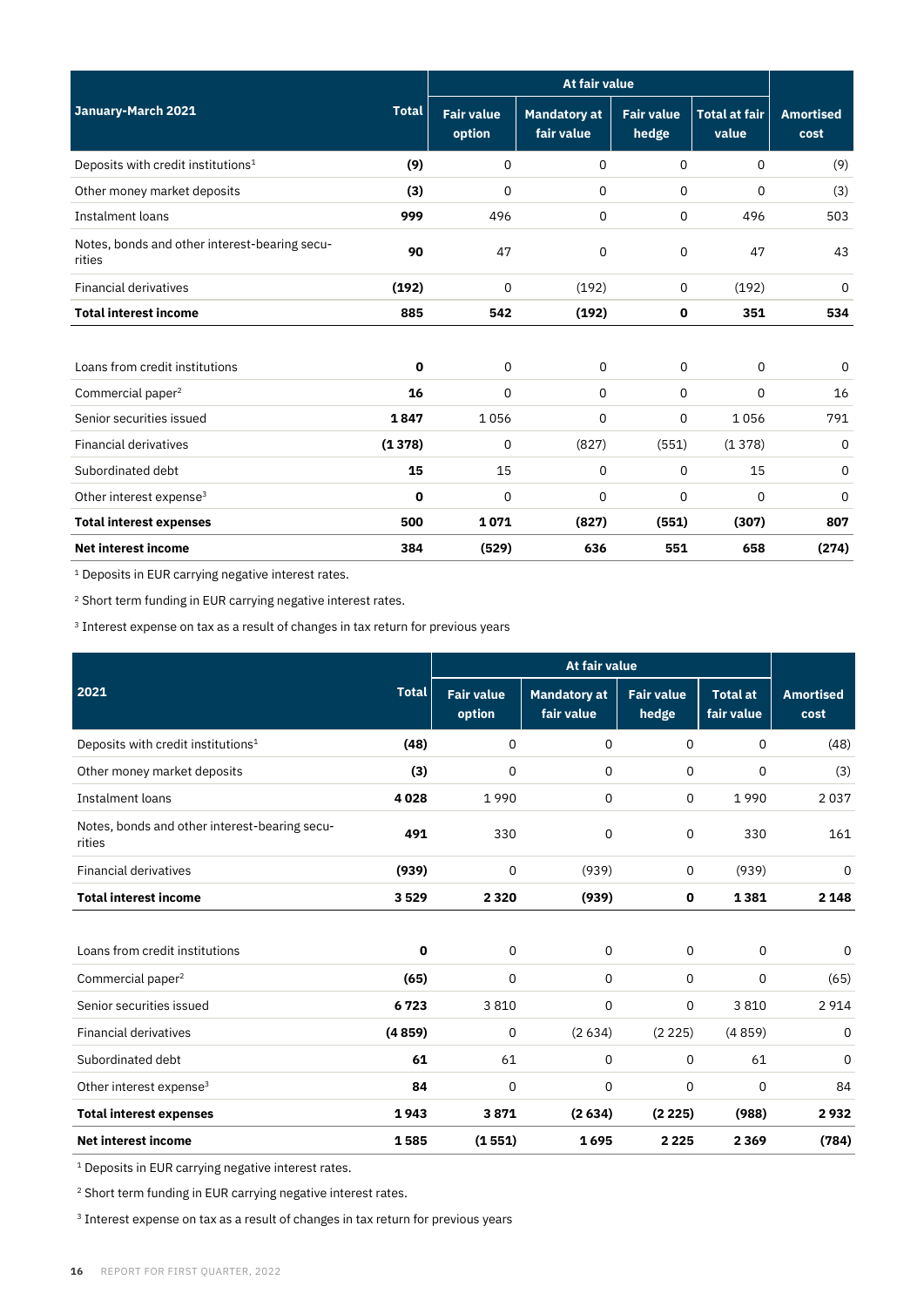**Net unrealised gain/(loss) on financial instruments** 

| (Amounts in NOK 1 000 000)                          | January-March 2022 | January-March 2021 | 2021   |
|-----------------------------------------------------|--------------------|--------------------|--------|
| Instalment loans                                    | (3722)             | (1473)             | (3048) |
| Notes, bonds and other interest-bearing securities  | (926)              | (269)              | (784)  |
| Financial derivatives                               | (6225)             | (3747)             | (6204) |
| Senior securities issued                            | 9906               | 5656               | 10 344 |
| Subordinated debt                                   | 145                | 64                 | 14     |
| Net unrealised gain/(loss) on financial instruments | (821)              | 230                | 322    |

| Specification of total value changes including hedging instru-<br>ments              | January-March 2022 | January-March 2021 | 2021 |
|--------------------------------------------------------------------------------------|--------------------|--------------------|------|
| Notes, bonds and other interest-bearing securities, including<br>hedging instruments | (88)               | 71                 | 54   |
| Instalment loans, including hedging instruments                                      | (462)              | 368                | 99   |
| Senior securities issued and Subordinated debt, including heding<br>instruments      | (271)              | (209)              | 169  |
| Net unrealised gain/(loss) on financial instruments                                  | (821)              | 230                | 322  |

Changes in fair value of liabilities due to changes in own credit risk are not included in the line Net unrealised gain/(loss) on financial instruments in the table above. Such fair value changes are recognised in Other comprehensive income in the Statement of comprehensive income. See Note 9 Senior securities issued for information on calculating such value changes. The change in fair value arising from Senior securities issued presented in the above table is due to changes in parameters other than credit.

Changes in fair value are the result of changes in market prices, mainly prices on bonds, interest rates, credit spreads, basis swap spreads and FX rates, and are reflected in carrying amounts in the Statement of financial position and in the Income statement. As KBN takes very limited currency and interest rate risk, the changes in relevant parameters will mostly be symmetric on the asset and liabilities sides of the Statement of financial position and therefore to a small extent give rise to net effects in the income statement. Changes in credit spreads for investments in the liquidity portfolio, fixed rate instalment loans and issued bonds may on the other hand lead to significant income statement effects, as may changes in basis swap spreads.

Of Total unrealised losses of NOK 821 million in the first quarter of 2022, Instalment loans and associated hedging contracts as well as Notes, bonds and other interest-bearing securities and their associated hedging contracts contribute with a loss of NOK 462 million and NOK 88 million, respectively, mainly due to a widening of credit spreads. Senior securities issued and related hedging derivatives contribute with a loss of NOK 271 million, mainly due to a widening of the USD-NOK basis spreads.

Recognised value changes on financial instruments in fair value hedges of Senior securities issued and associated hedging instruments amount to NOK –20million in the first quarter of 2022. This amount is included in the above table as net unrealized changes in value. The carrying amount of the Senior securities issued included in fair value hedges amounts to NOK 195 billion.

Kommunalbanken has implemented hedge accounting for fixed-rate lending in the first quarter of 2022. For fixed-rate lending, interest rate risk is hedged financially through the use of interest rate swaps, and fair value hedging has been introduced for accounting purposes. This only applies for new fixed-rate lending from 2022 on. For fixedrate lending with associated hedging instruments that are included in hedge accounting, recognised value changes amount to NOK -11 million in the first quarter of 2022, which are included as net unrealised changes in value in the table above. The carrying amount of hedged fixed-rate loans amounts to NOK 5.4 billion.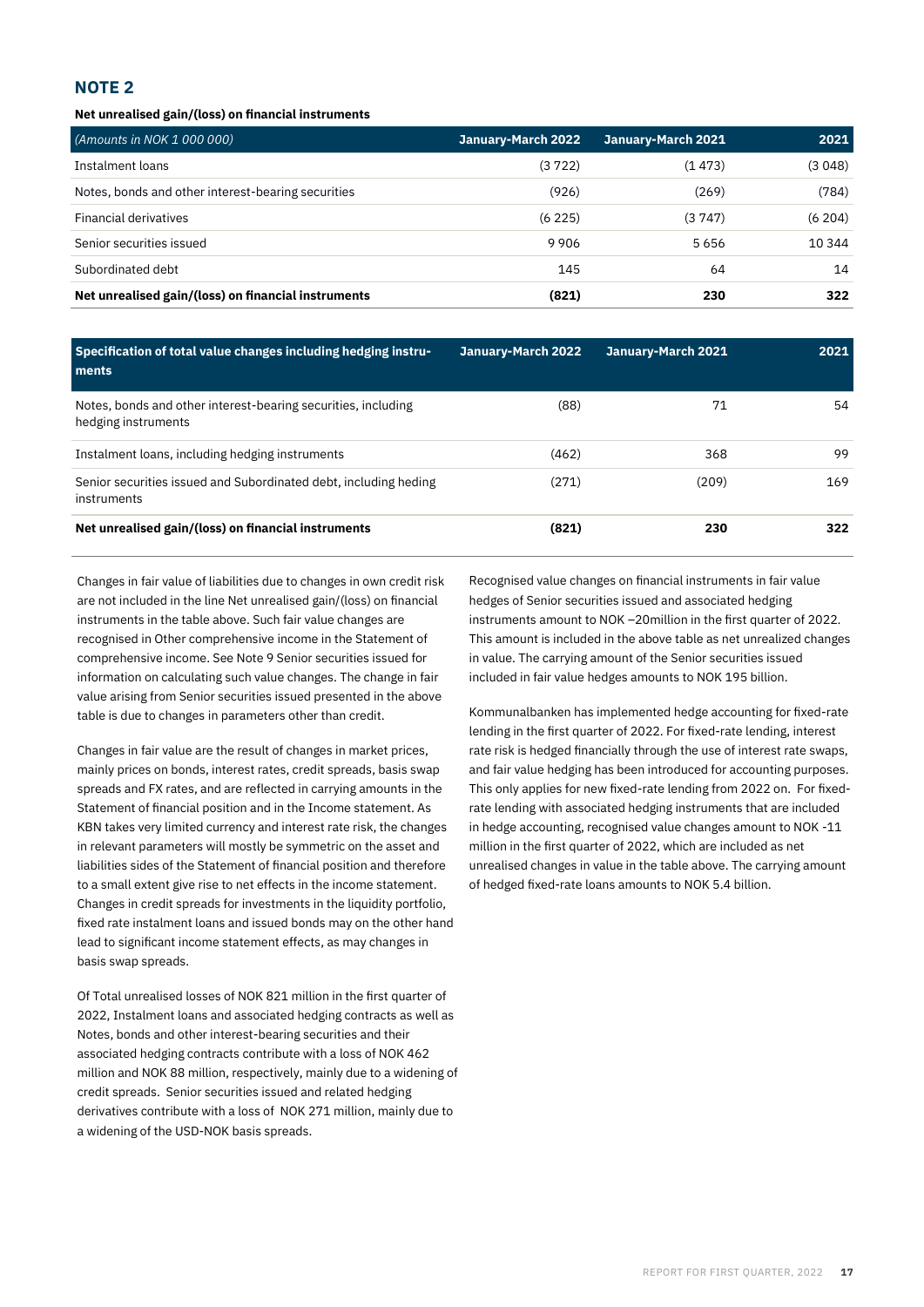#### **Classification of financial instruments**

*(Amounts in NOK 1 000 000)*

|                                                    |         |                   | At fair value |                   |                       |
|----------------------------------------------------|---------|-------------------|---------------|-------------------|-----------------------|
| At 31 March 2022                                   |         | <b>Fair value</b> | Mandatory at  | <b>Fair value</b> |                       |
|                                                    | Total   | option            | fair value    | hedge             | <b>Amortised cost</b> |
| Deposits with credit institutions                  | 34 505  | 0                 | 0             | 0                 | 34 505                |
| Other money maket deposits                         | 0       | 0                 | 0             | 0                 | 0                     |
| Instalment loans                                   | 317766  | 97 192            | 0             | $\Omega$          | 220 574               |
| Notes, bonds and other interest-bearing securities | 87842   | 60936             | 0             | $\Omega$          | 26 906                |
| <b>Financial derivatives</b>                       | 11722   | 0                 | 11341         | 381               | 0                     |
| <b>Total financial assets</b>                      | 451834  | 158 127           | 11341         | 381               | 281986                |
|                                                    |         |                   |               |                   |                       |
| Loans from credit institutions                     | 7565    | 0                 | 0             | 0                 | 7565                  |
| Commercial paper                                   | 19 240  | 0                 | 0             | 0                 | 19 240                |
| Senior securities issued                           | 379 206 | 173759            | 0             | $\Omega$          | 205 447               |
| <b>Financial derivatives</b>                       | 27489   | 0                 | 19 13 6       | 8 3 5 3           | 0                     |
| Subordinated debt                                  | 1963    | 1963              | 0             | 0                 | 0                     |
| <b>Total financial liabilities</b>                 | 435462  | 175722            | 19 136        | 8353              | 232 252               |

|                                                    |         |                   | At fair value       |                   |                       |
|----------------------------------------------------|---------|-------------------|---------------------|-------------------|-----------------------|
| At 31 March 2021                                   |         | <b>Fair value</b> | <b>Mandatory at</b> | <b>Fair value</b> |                       |
|                                                    | Total   | option            | fair value          | hedge             | <b>Amortised cost</b> |
| Deposits with credit institutions                  | 22 307  | 0                 | 0                   | 0                 | 22 3 0 7              |
| Other money maket deposits                         | 3 2 7 3 | 0                 | 0                   | 0                 | 3 2 7 3               |
| Instalment loans                                   | 315755  | 105 568           | $\Omega$            | 0                 | 210 188               |
| Notes, bonds and other interest-bearing securities | 112 555 | 85 2 89           | 0                   | 0                 | 27 265                |
| <b>Financial derivatives</b>                       | 15477   | 0                 | 10 934              | 4543              | 0                     |
| <b>Total financial assets</b>                      | 469 367 | 190 857           | 10 934              | 4543              | 263 033               |
|                                                    |         |                   |                     |                   |                       |
| Loans from credit institutions                     | 7075    | 0                 | 0                   | 0                 | 7075                  |
| Commercial paper                                   | 12539   | $\Omega$          | $\Omega$            | $\Omega$          | 12539                 |
| Senior securities issued                           | 410 110 | 180476            | $\Omega$            | $\Omega$          | 229 633               |
| <b>Financial derivatives</b>                       | 20914   | $\Omega$          | 18888               | 2026              | 0                     |
| Subordinated debt                                  | 2057    | 2057              | $\Omega$            | $\Omega$          | $\Omega$              |
| <b>Total financial liabilities</b>                 | 452 695 | 182 533           | 18888               | 2026              | 249 248               |

|                                                    |              |                | At fair value |                   |                       |
|----------------------------------------------------|--------------|----------------|---------------|-------------------|-----------------------|
| At 31 December 2021                                |              | Fair value op- | Mandatory at  | <b>Fair value</b> |                       |
|                                                    | <b>Total</b> | <b>tion</b>    | fair value    | hedge             | <b>Amortised cost</b> |
| Deposits with credit institutions                  | 17317        | 0              | 0             | 0                 | 17317                 |
| Other money market deposits                        | 0            | 0              | 0             | 0                 | 0                     |
| Instalment loans                                   | 323 672      | 107 283        | 0             | $\Omega$          | 216 389               |
| Notes, bonds and other interest-bearing securities | 112839       | 83820          | 0             | 0                 | 29 0 19               |
| <b>Financial derivatives</b>                       | 16 047       | 0              | 13590         | 2457              | 0                     |
| <b>Total financial assets</b>                      | 469874       | 191 103        | 13590         | 2457              | 262725                |
|                                                    |              |                |               |                   |                       |
| Loans from credit institutions                     | 5891         | 0              | 0             | 0                 | 5891                  |
| Commercial paper                                   | 31567        | 0              | $\Omega$      | $\Omega$          | 31 567                |
| Senior securities issued                           | 393 663      | 174868         | $\Omega$      | $\Omega$          | 218795                |
| <b>Financial derivatives</b>                       | 20072        | 0              | 17363         | 2708              | 0                     |
| Subordinated debt                                  | 2092         | 2092           | 0             | 0                 | 0                     |
| <b>Total financial liabilities</b>                 | 453 285      | 176961         | 17363         | 2708              | 256 253               |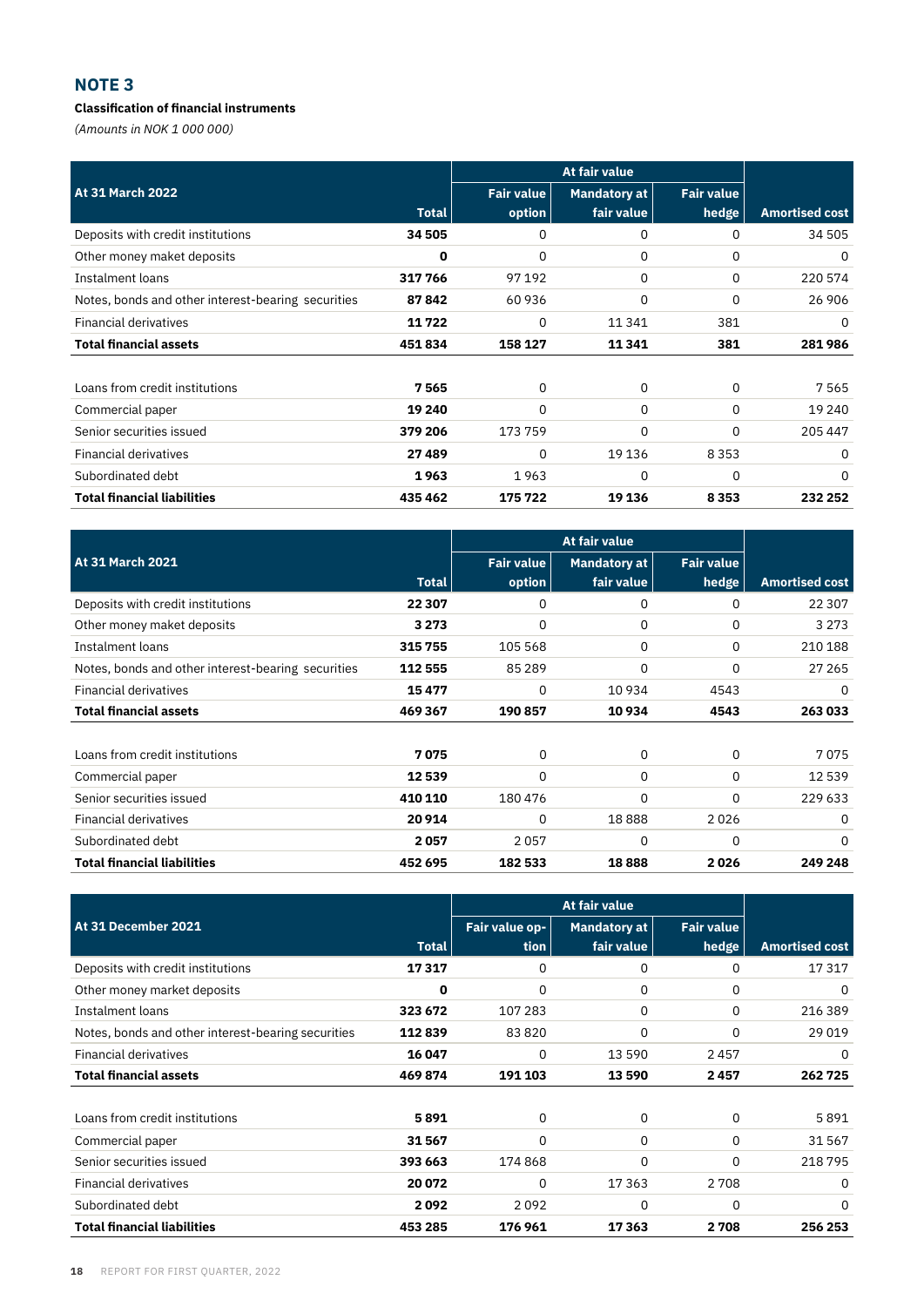#### **Financial instruments measured at fair value**

Methods used for the determination of fair value fall within three categories, which reflect different degrees of valuation uncertainty:

Level 1 - Quoted prices in active markets for identical assets and liabilities

Level 2 - Valuation techniques with observable inputs

Level 3 - Valuation techniques where inputs are to a significant degree unobservable

See Note 11 in the Annual Report 2021 for further information about valuation techniques, inputs, value change analysis and sensitivities. Financial instruments measured at fair value in KBN's Statement of financial position as of 31 March 2022 are distributed in the following way in the fair value hierarchy:

| (Amounts in NOK 1 000 000)                         | Level 1                  | Level 2 | Level 3 | <b>Total</b> |
|----------------------------------------------------|--------------------------|---------|---------|--------------|
| Instalment loans                                   | $\overline{\phantom{0}}$ | 4327    | 92864   | 97 192       |
| Notes, bonds and other interest-bearing securities | 51921                    | 2816    | 6 1 9 8 | 60936        |
| <b>Financial derivatives</b>                       | $\overline{\phantom{0}}$ | 11427   | 295     | 11722        |
| Total financial assets measured at fair value      | 51921                    | 18570   | 99 358  | 169849       |
| Commercial paper                                   | 0                        | 0       | 0       | 0            |
| Senior securities issued                           | 9070                     | 137 264 | 27425   | 173759       |
| <b>Financial derivatives</b>                       | 0                        | 19658   | 7831    | 27489        |
| Subordinated debt                                  | 0                        | 0       | 1963    | 1963         |
| Total financial liabilities measured at fair value | 9070                     | 156922  | 37 219  | 203 211      |

#### **Reconciliation of movements in Level 3**

| (Amounts in NOK 1 000 000)                 | <b>Instalment</b><br><b>loans</b> | Notes, bonds<br>and other<br>interest-bearing<br><b>securities</b> | <b>Senior securities</b><br><b>issued</b> | <b>Subordinated</b><br>debt | <b>Financial</b><br>derivatives |
|--------------------------------------------|-----------------------------------|--------------------------------------------------------------------|-------------------------------------------|-----------------------------|---------------------------------|
| <b>Carrying amount at 31 December 2021</b> | 98853                             | 6599                                                               | 30522                                     | 2092                        | (8674)                          |
| Purchase                                   | 0                                 | 519                                                                | (113)                                     | 0                           | 0                               |
| Sale                                       | 0                                 | 0                                                                  | 0                                         | 0                           | 0                               |
| Issue                                      | 0                                 | 0                                                                  | 270                                       | 0                           | (27)                            |
| Settlement                                 | (4842)                            | (1939)                                                             | (3503)                                    | 0                           | 1058                            |
| Transfer into Level 3                      | 0                                 | 1 1 5 0                                                            | 0                                         | $\mathbf 0$                 | $\Omega$                        |
| Transfer out of Level 3                    | (986)                             | 0                                                                  | 0                                         | 0                           | $\Omega$                        |
| Gain/(loss) recognised in the period       | (161)                             | (131)                                                              | 249                                       | (129)                       | 107                             |
| Carrying amount at 31 March 2022           | 92864                             | 6 1 9 8                                                            | 27425                                     | 1963                        | (7536)                          |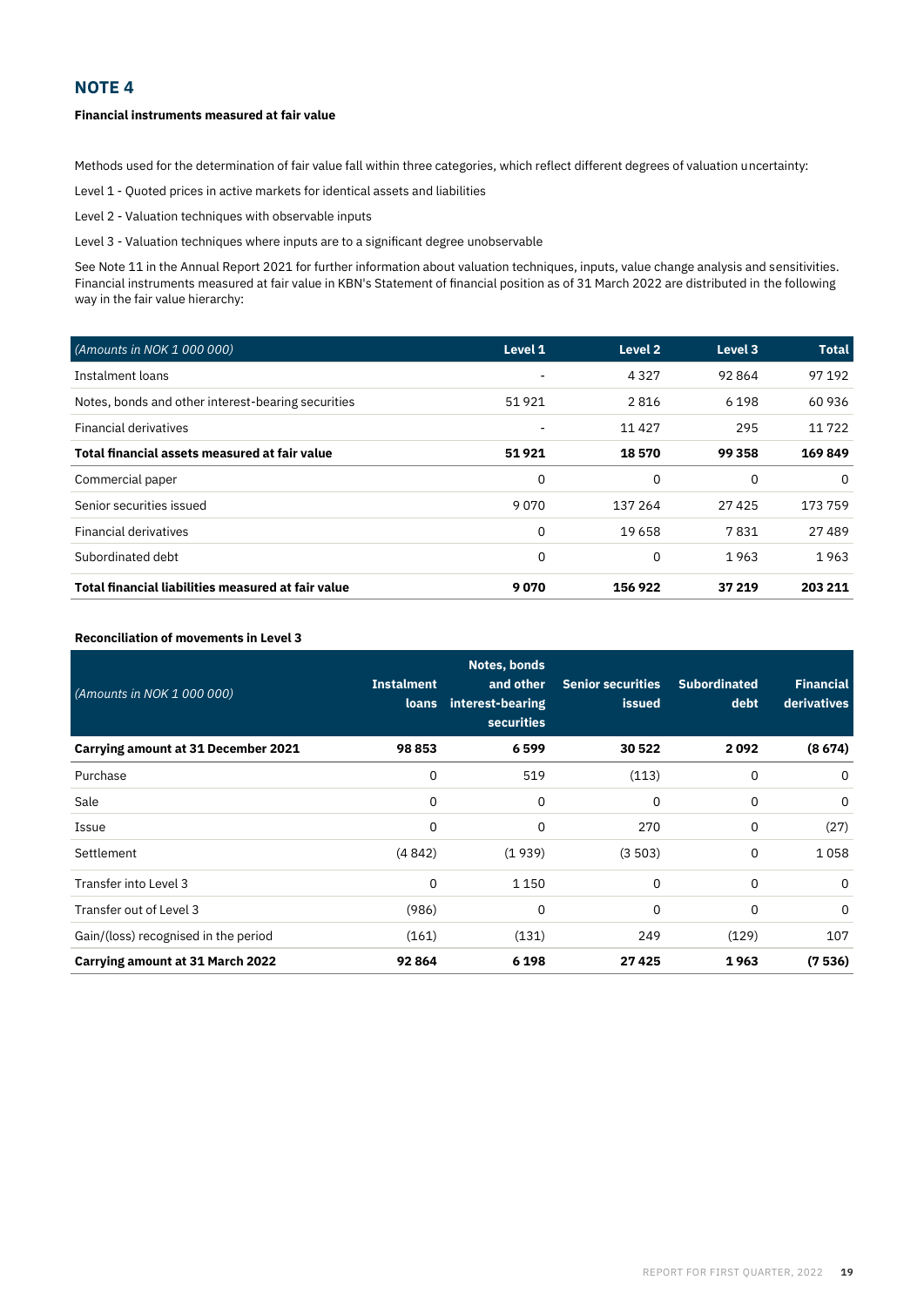Net holdings amounting to NOK 0.2 billion have been transferred from Level 2 to Level 1 in 2022. There are net transfers of NOK 0.2 billion to Level 3 during 2022. The transfers into and out of Level 3 are mainly due to changes in market conditions that affect the assessment of inputs to the valuation techniques during the reporting period, and refinancing/change of loan product for Instalment loans. All gains/ (losses) on financial instruments in Level 3 are recognised in the Income statement under "Net interest income", "Net unrealised gain/ (loss) on financial instruments" or "Net trading income", or in Other comprehensive income.

#### **Information on valuation techniques:**

The methods used for determining the fair value of financial instruments are defined based on the instruments' features and structure. Fair value of financial instruments without embedded derivatives or option elements is determined using the discounted cash flows method, where discount rates are derived from the relevant observable money market interest rates and other significant risk factors that may affect the fair value of the instruments. When such factors cannot be reliably observed at a reporting date, management may make assumptions and use estimates when determining fair value. Fair value of financial instruments with embedded derivatives or option elements is determined using a combination of a discounted cash flow method and option pricing models with observable market data and estimates as inputs. The most significant unobservable inputs used in the valuation in Level 3 are credit spreads for financial instruments not traded in an active market. The table below shows the impact of a 10 bp increase in the credit spread for financial assets and liabilities in Level 3 at 31 March 2022:

| (Amounts in NOK 1 000 000)                         | 31 March 2022          |                    |  |  |
|----------------------------------------------------|------------------------|--------------------|--|--|
|                                                    | <b>Carrying amount</b> | <b>Sensitivity</b> |  |  |
| Instalment loans                                   | 92864                  | (359)              |  |  |
| Notes, bonds and other interest-bearing securities | 6 1 9 8                | (14)               |  |  |
| <b>Financial derivatives</b>                       | (7536)                 | (26)               |  |  |
| Senior securities issued                           | 27425                  | 30                 |  |  |
| Subordinated debt                                  | 1963                   | 11                 |  |  |
| <b>Total</b>                                       | 62 139                 | (358)              |  |  |

#### **Financial instruments measured at amortised cost**

Financial instruments measured at amortised cost include Senior securities issued and fixed-rate lending that are subject to fair value hedge accounting. In addition, all other lending, except for fixed-rate lending with contract start before 2022 and lending with certificate terms, are measured at amortised cost as well. Further, floating rate notes and commercial papers are measured at amortised cost, if they are not hedged 1:1 with interest rate swaps. For these financial assets and liabilities it is assumed that amortised cost is a reasonable approach to fair value.

#### **NOTE 5**

#### **Instalment loans**

| (Amounts in NOK 1 000 000)    | <b>31 March 2022</b> | 31 March 2021 | 31 December 2021 |
|-------------------------------|----------------------|---------------|------------------|
| Principal amount              | 320 650              | 313 594       | 323 018          |
| Accrued interest              | 1 2 5 8              | 1001          | 1048             |
| Fair value adjustment         | (4111)               | 1186          | (390)            |
| Expected credit loss          | (31)                 | (25)          | (24)             |
| <b>Total instalment loans</b> | 317 766              | 315755        | 323 672          |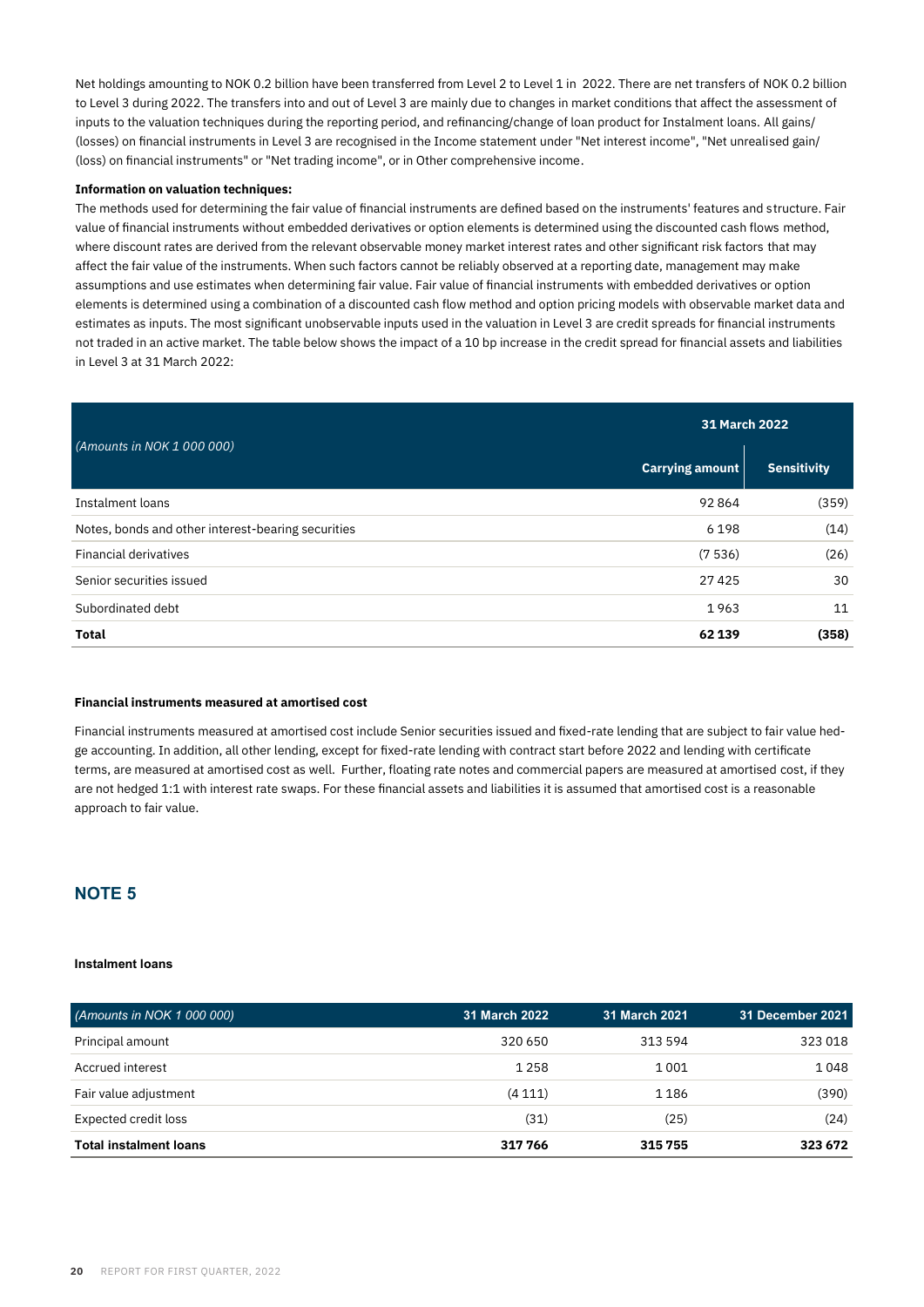#### **Expected credit loss**

Changes in expected credit losses on instalment loans and bond investments of NOK 6 million were recorded in the first quarter of 2022 based on geopolitical unrest.

The below table shows expected credit loss as part of the carrying amount of Instalment loans and Notes, bonds and other interestbearing securities at the end of the period.

|                                                    | <b>31 March 2022</b> | <b>31 December 2021</b>     |                             |
|----------------------------------------------------|----------------------|-----------------------------|-----------------------------|
| (Amounts in NOK 1 000 000)                         | Carrying amount      | <b>Expected credit loss</b> | <b>Expected credit loss</b> |
| Instalment loans                                   | 220 574              | (31)                        | (24)                        |
| Notes, bonds and other interest-bearing securities | 26 906               | (1)                         | (2)                         |
| Total                                              | 247480               | (32)                        | (26)                        |

The below table shows a specification of the period's change in expected credit loss that is recognised in the income statement:

| (Amounts in NOK 1 000 000)                         | January-March 2022 | 2021  |
|----------------------------------------------------|--------------------|-------|
| Instalment loans                                   | 6.5                | 0.3   |
| Notes, bonds and other interest-bearing securities | (0.7)              | (0.5) |
| Total                                              | 5.7                | (0.1) |

The following table shows an allocation of KBN's expected credit losses as at 31 March 2022 to stage 1, 2 and 3. According to the impairment principles described in IFRS 9 *Financial Instruments*, Stage 1 implies no significant increase in credit risk since recognition of the asset. Stage 2 implies such a significant increase, while stage 3 implies that the asset is credit-impaired. See the Accounting Policies in the 2019 annual report for a description of the allocation to stages and the model for calculation of expected credit loss.

All exposures are estimated to be in Stage 1, which has remained unchanged since 2018.

| (Amounts in NOK 1 000 000)                         | Stage 1 | Stage 2 | Stage 3  |
|----------------------------------------------------|---------|---------|----------|
| Instalment loans                                   | (31)    |         |          |
| Notes, bonds and other interest-bearing securities |         |         |          |
| Total expected credit loss                         | (32)    |         | $\Omega$ |

#### **NOTE 7**

#### **Notes, bonds and other interest-bearing securities**

| (Amounts in NOK 1 000 000)                                           |                      |                      |                         |
|----------------------------------------------------------------------|----------------------|----------------------|-------------------------|
| Notes, bonds and other interest-bearing securities by type of issuer | <b>31 March 2022</b> | <b>31 March 2021</b> | <b>31 December 2021</b> |
| Domestic                                                             |                      |                      |                         |
| Issued by other borrowers                                            | 19742                | 18 198               | 19 2 79                 |
| Foreign                                                              |                      |                      |                         |
| Issued by public bodies <sup>1</sup>                                 | 56 042               | 76989                | 76 498                  |
| Issued by other borrowers                                            | 12058                | 17367                | 17061                   |
| Total notes, bonds and other interest-bearing securities             | 87842                | 112 555              | 112839                  |

<sup>1</sup>Issued by or guaranteed by sovereigns, central banks, regional authorities and multilateral development banks.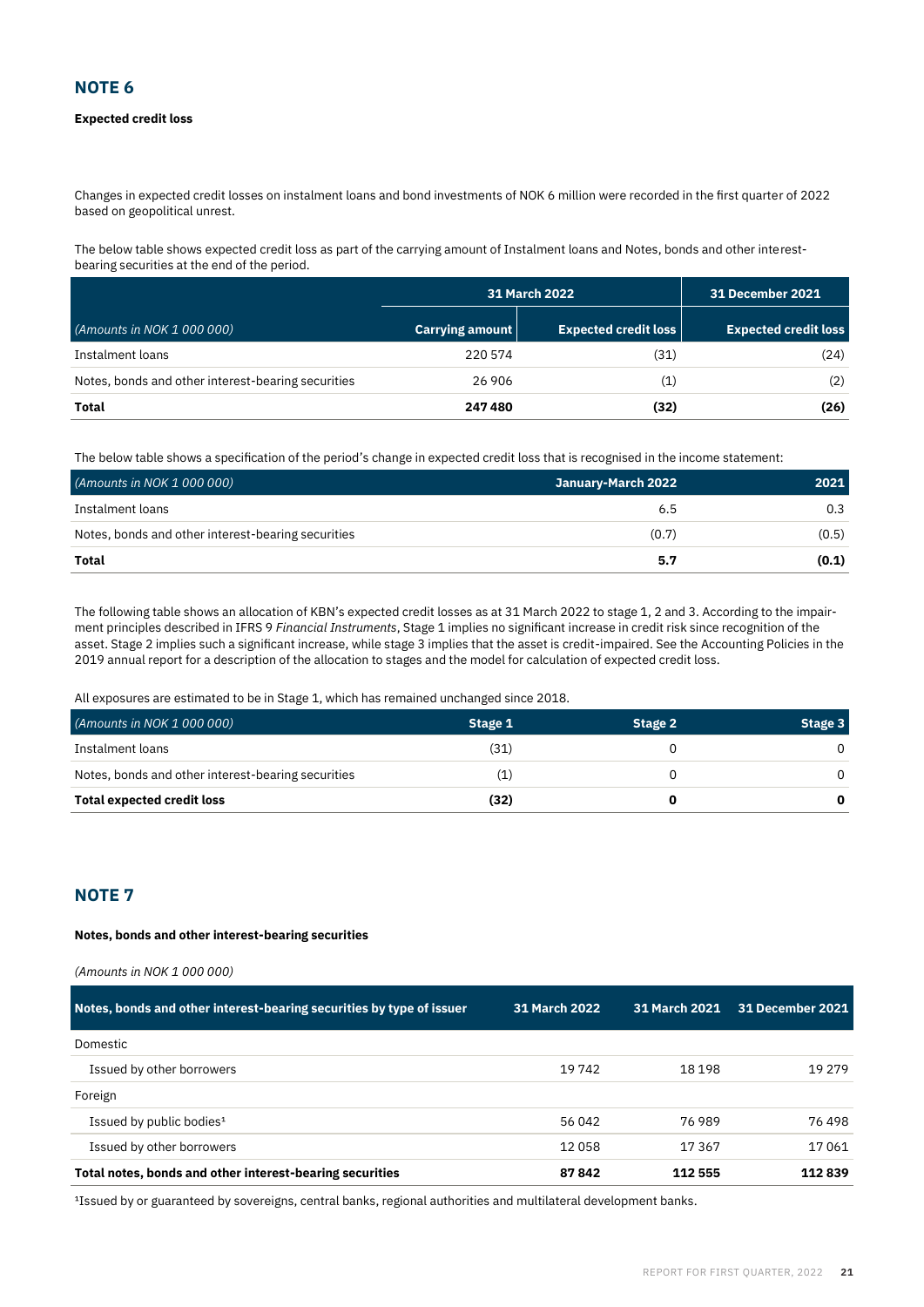| Notes, bonds and other interest-bearing securities by time to<br>maturity | 31 March 2022 | 31 March 2021 | <b>31 December 2021</b> |
|---------------------------------------------------------------------------|---------------|---------------|-------------------------|
| Under 1 year                                                              | 25 16 6       | 38749         | 51325                   |
| 1-5 years                                                                 | 60 9 20       | 72697         | 59787                   |
| Over 5 years                                                              | 1756          | 1 1 1 0       | 1726                    |
| Total notes, bonds and other interest-bearing securities                  | 87842         | 112 555       | 112839                  |
| Average time to maturity (years)*                                         | 2.21          | 1.92          | 1.6                     |

\*Average time to maturity shown in the table above applies to Notes, bonds and other interest-bearing securities, but not to money market deposits. These are presented on the line Deposits with credit institutions. Including such deposits, the average time to maturity of liquid assets is 2.09 years as of March 31, 2022.

#### **NOTE 8**

#### **Credit exposure in notes, bonds and other interest-bearing securities**

Amounts in the table below represent actual credit exposure

*(Amounts in NOK 1 000 000)* 

|                                | Exposure as at 31 March 2022 |       |       |                     |             |      |          |            |                     |              |
|--------------------------------|------------------------------|-------|-------|---------------------|-------------|------|----------|------------|---------------------|--------------|
| <b>Time to maturity</b>        | $<$ 1 year                   |       |       | $> 1$ year          |             |      |          |            |                     |              |
| <b>Risk class</b>              | $A-1$                        | $A-2$ | $A-3$ | <b>Not</b><br>rated | <b>BBB</b>  | A    | AA       | <b>AAA</b> | <b>Not</b><br>rated | <b>Total</b> |
| Sovereigns and central banks   | 9644                         | 0     | 0     | 954                 | 0           | 2611 | 14842    | 0          | 0                   | 28052        |
| Multilateral development banks | 2912                         | 0     | 0     | 0                   | $\Omega$    | 0    | 216      | 5094       | 0                   | 8 2 2 3      |
| Regional authorities           | 4704                         | 0     | 0     | 1365                | 0           | 237  | 9 1 2 0  | 2 2 3 0    | 2 1 1 2             | 19767        |
| <b>Financial institutions</b>  | 0                            | 0     | 0     | 0                   | $\mathbf 0$ | 0    | $\Omega$ | 0          | $\Omega$            | $\mathbf 0$  |
| Securitisation                 | 0                            | 0     | 0     | 0                   | 0           | 0    | 0        | 0          | 0                   | $\mathbf 0$  |
| Covered bonds                  | 4506                         | 0     | 0     | 1081                | 0           | 0    | 3768     | 22 445     | $\Omega$            | 31800        |
| <b>Total</b>                   | 21765                        | 0     | 0     | 3401                | 0           | 2848 | 27947    | 29 769     | 2 1 1 2             | 87842        |

#### **NOTE 9**

**Senior securities issued**

| (Amounts in NOK 1 000 000)                                     | <b>31 March 2022</b> | <b>31 March 2021</b> | <b>31 December 2021</b> |
|----------------------------------------------------------------|----------------------|----------------------|-------------------------|
| Senior securities issued (nominal amounts) as at 1 January     | 395 385              | 405451               | 405451                  |
| New issuance                                                   | 35 6 29              | 40728                | 96 550                  |
| Redemptions                                                    | (37063)              | (32526)              | (107019)                |
| Amortisation                                                   | (47)                 | 70                   | 544                     |
| <b>Translation differences</b>                                 | (2383)               | (6423)               | (141)                   |
| Senior securities issued (nominal amounts) as at end of period | 391521               | 407300               | 395 385                 |
| Accrued interest                                               | 3422                 | 3925                 | 3875                    |
| Fair value adjustment                                          | (15737)              | (1115)               | (5596)                  |
| Of which value change that is due to change in own credit risk | 970                  | 998                  | 1206                    |
| Of which value change that is due to other reasons             | (16707)              | (2113)               | (6802)                  |
| <b>Total senior securities issued</b>                          | 379 206              | 410 110              | 393 663                 |

The value change on liabilities that is due to changes in own credit risk is calculated as the change in the credit spread that KBN pays converted to 3M USD Libor, Euribor or Nibor interest rates, i.e. after adjustment for any conversion from other currencies to USD. Value changes on liabilities that are due to changes in own credit risk are recognised in Total comprehensive income, while value changes on liabilities that are due to changes in other market parameters are recognised in the Income statement on the line Net unrealised gain/(loss) on financial instruments.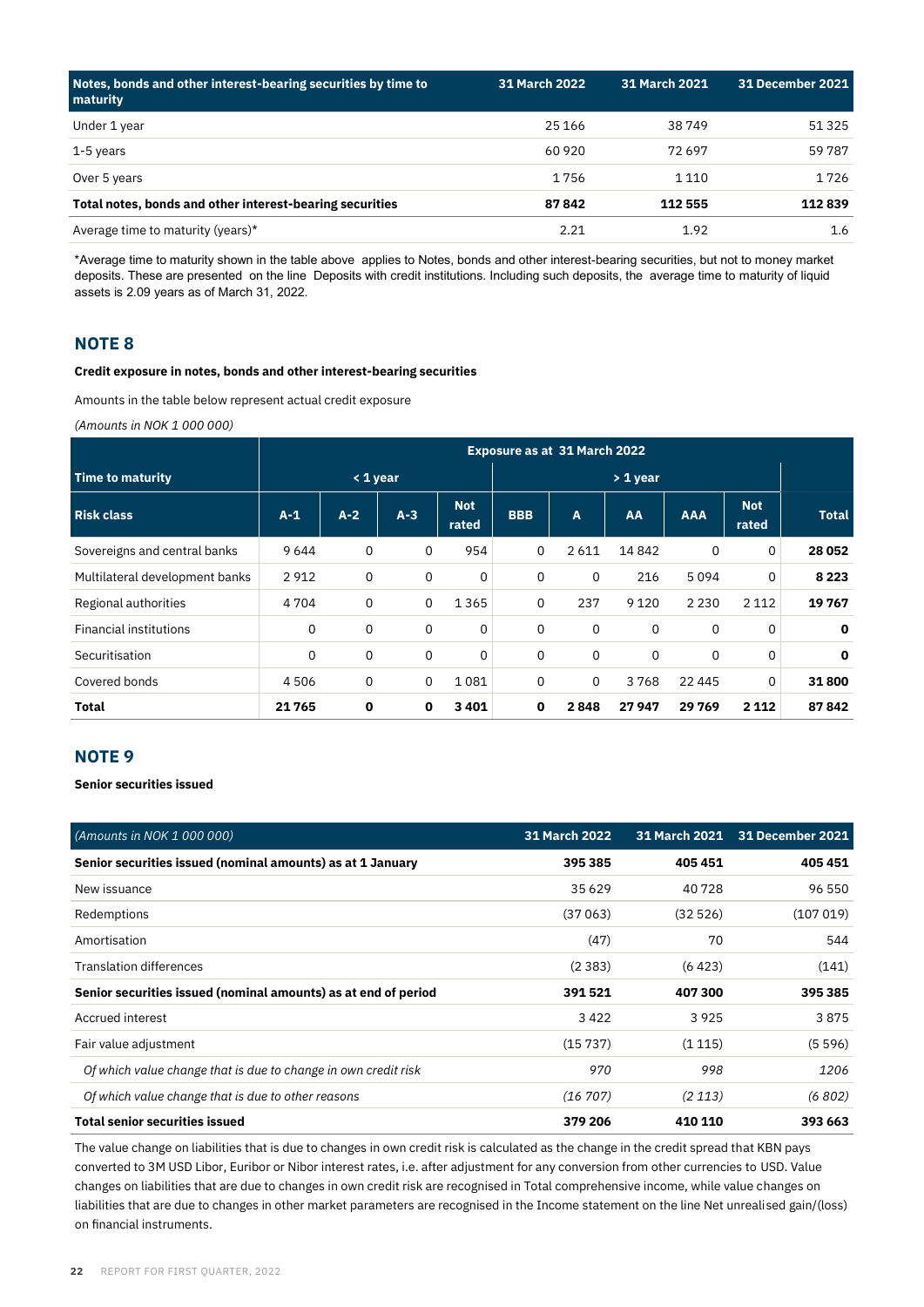**Primary capital**

| (Amounts in NOK 1 000 000)                                            | 31 March 2022 | 31 March 2021 | <b>31 December 2021</b> |
|-----------------------------------------------------------------------|---------------|---------------|-------------------------|
| Equity                                                                | 18 900        | 18479         | 19081                   |
| Ordinary subordinated debt included in equity                         | (2392)        | (2392)        | (2392)                  |
| Equity included in Tier 1 capital                                     | 16 509        | 16 087        | 16 6 9 0                |
| Deductions:                                                           |               |               | 0                       |
| Deferred tax asset*                                                   | (1468)        | (1609)        | (1353)                  |
| Intangible assets                                                     | (140)         | (133)         | (140)                   |
| Dividends payable                                                     | (809)         | (162)         | (646)                   |
| Prudent valuation adjustments (AVA)                                   | (140)         | (138)         | (135)                   |
| Adjustments unrealised loss (gains) due to changes in own credit risk | 727           | 749           | 904                     |
| <b>Total common equity Tier 1 capital</b>                             | 14679         | 14795         | 15 3 20                 |
| Other approved Tier 1 capital                                         | 2 3 9 2       | 2392          | 2 3 9 2                 |
| <b>Total Tier 1 capital</b>                                           | 17070         | 17 187        | 17711                   |
| Supplementary capital                                                 |               |               |                         |
| Ordinary subordinated debt                                            | 2000          | 2000          | 2000                    |
| Total supplementary capital                                           | 2000          | 2000          | 2000                    |
| Total primary capital                                                 | 19070         | 19 187        | 19711                   |

\*Only non reversing deferred tax asset to be deducted here.

Primary capital has been calculated under Capital Requirements Regulation. Unrealised gain/(loss) on liabilities that is due to changes in own credit risk include both non-derivative and derivative liabilities.

# **NOTE 11**

#### **Capital adequacy**

| (Amounts in NOK 1 000 000)                         |          | 31 March 2022 |                | 31 March 2021  | <b>31 December</b><br>2021 |
|----------------------------------------------------|----------|---------------|----------------|----------------|----------------------------|
|                                                    | Carrying | Risk-         | Minimum        | Minimum        | Minimum capital            |
|                                                    | amount   | weighted      | capital        | capital        | requirements               |
|                                                    |          | assets        | requirements   | requirements   |                            |
| <b>Credit risk</b>                                 |          |               |                |                |                            |
| Sovereigns and central banks                       | 28052    | 0             | 0              | 0              | 0                          |
| Regional governments and local authorities         | 332944   | 63989         | 5119           | 5077           | 5 2 0 2                    |
| Of which are Norwegian municipalities              | 317745   | 63989         | 5 1 1 9        | 5077           | 5 2 0 2                    |
| Public sector entities                             | 3 1 3 1  | 0             | 0              | 0              | 0                          |
| Multilateral development banks                     | 8 2 2 3  | $\Omega$      | 0              | $\Omega$       | 0                          |
| <b>Financial institutions</b>                      | 16 514   | 4062          | 325            | 236            | 211                        |
| Of which counterparty exposure on derivatives      | 11307    | 3020          | 242            | 118            | 159                        |
| Claims secured by residential property             | 21       | 21            | $\overline{2}$ | $\overline{2}$ | 2                          |
| Covered bonds                                      | 31788    | 3 1 7 9       | 254            | 285            | 291                        |
| Other assets                                       | 1630     | 4052          | 324            | 330            | 334                        |
| Securitisation                                     | 0        | $\Omega$      | 0              | 0              | $\Omega$                   |
| <b>Credit Valuation Adjustment</b>                 | 182      | 2 2 8 0       | 182            | 145            | 194                        |
| <b>Total credit risk</b>                           | 422 485  | 77 582        | 6 2 0 7        | 6075           | 6234                       |
| <b>Market risk</b>                                 | 0        | 0             | O              | 0              | $\mathbf{0}$               |
| <b>Operational risk-Basic Indicator Approach</b>   |          | 3573          | 286            | 302            | 286                        |
| Minimum capital requirements                       |          | 81 155        | 6492           | 6377           | 6519                       |
| <b>Total capital ratio</b>                         |          |               | 23.5%          | 24.1%          | 24.2%                      |
| Tier 1 capital adequacy ratio                      |          |               | 21.0%          | 21.6%          | 21.7%                      |
| <b>Common equity Tier 1 capital adequacy ratio</b> |          |               | 18.1%          | 18.6%          | 18.8%                      |
| Leverage ratio                                     |          |               | 4.1%           | 3.8%           | 3.9%                       |